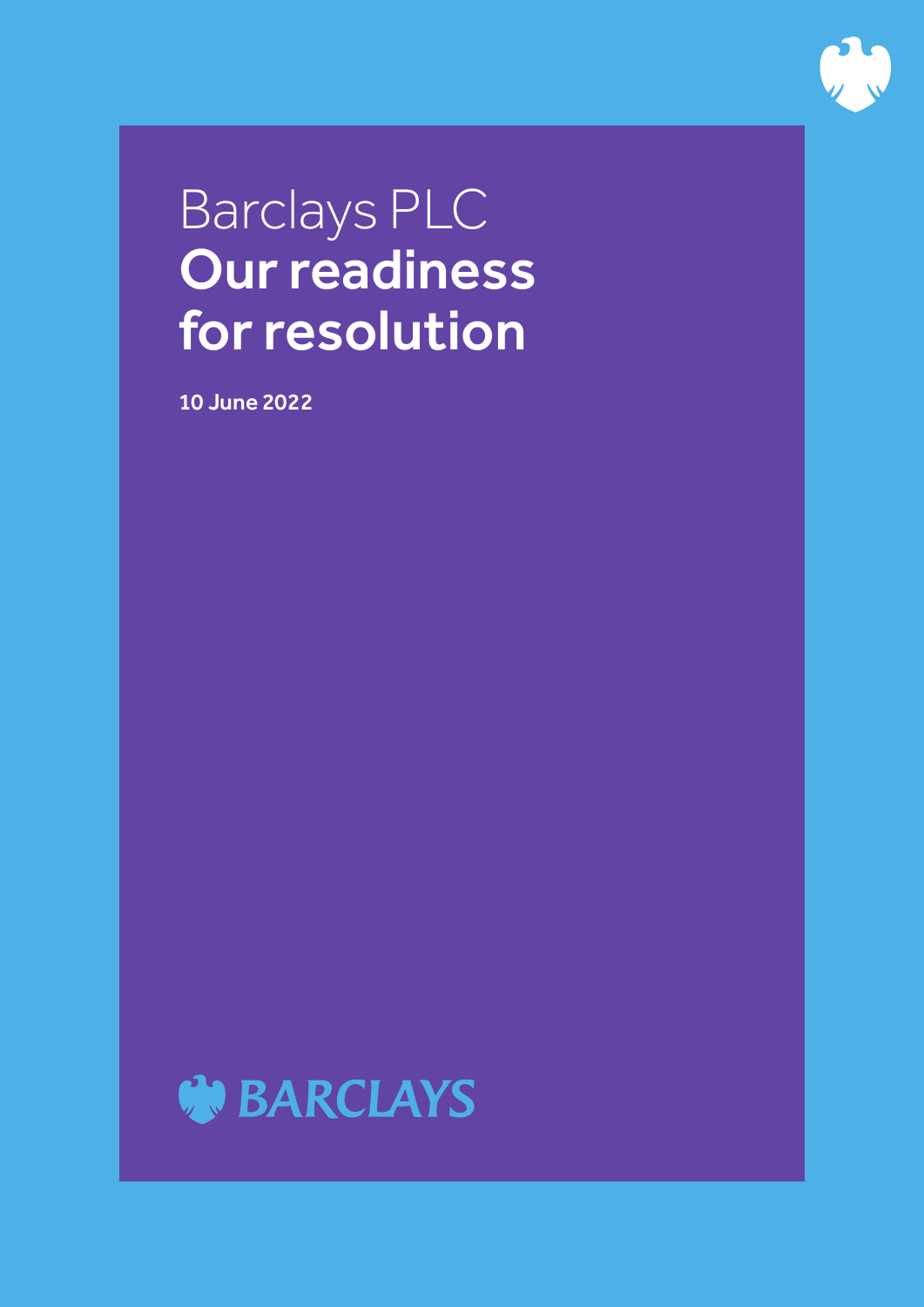# **Contents**

| 1. |                                                         | Introduction                                                                                     | 01 |  |  |
|----|---------------------------------------------------------|--------------------------------------------------------------------------------------------------|----|--|--|
| 2. | About the UK resolution framework and this report       |                                                                                                  |    |  |  |
|    | 2.1                                                     | The purpose of recovery and resolution                                                           | 02 |  |  |
|    | 2.2                                                     | The UK resolution framework                                                                      | 02 |  |  |
|    |                                                         | 2.3 A commitment to resolvability                                                                | 02 |  |  |
|    | 2.4                                                     | Resolution planning and this report                                                              | 02 |  |  |
| 3. | Group structure                                         |                                                                                                  |    |  |  |
|    |                                                         | 3.1 Overview of the Group                                                                        | 03 |  |  |
|    |                                                         | 3.2 Legal structure                                                                              | 03 |  |  |
|    | 3.3                                                     | Developments to Group structure improving resilience and resolvability                           | 04 |  |  |
| 4. | The Bank of England's resolution strategy for the Group |                                                                                                  |    |  |  |
|    | 4.1                                                     | <b>Resolution strategy</b>                                                                       | 05 |  |  |
|    |                                                         | 4.2 Conduct of a resolution                                                                      | 05 |  |  |
|    |                                                         | 4.3 Post-resolution restructuring                                                                | 06 |  |  |
| 5. | Achieving the resolution outcomes                       |                                                                                                  |    |  |  |
|    | 5.1                                                     | Outcome 1: adequate financial resources                                                          | 07 |  |  |
|    | 5.2                                                     | Outcome 2: continuity & restructuring                                                            | 08 |  |  |
|    | 5.3                                                     | <b>Outcome 3: coordination &amp; communication</b>                                               | 09 |  |  |
| 6. | Barclays' resolvability accountability and assurance    |                                                                                                  |    |  |  |
|    | 6.1                                                     | Governance                                                                                       | 10 |  |  |
|    | $6.2$                                                   | <b>Testing and assurance</b>                                                                     | 11 |  |  |
|    |                                                         | 6.3 Embedding resolvability into Barclays' risk and control frameworks                           | 11 |  |  |
| 7. |                                                         | Further enhancements to our resolvability                                                        | 12 |  |  |
|    | Glossary                                                |                                                                                                  | 13 |  |  |
|    |                                                         | Disclaimer on (among other things) forward-looking statements<br>ceumptione/boeie of proporation | 13 |  |  |

and assumptions/basis of preparation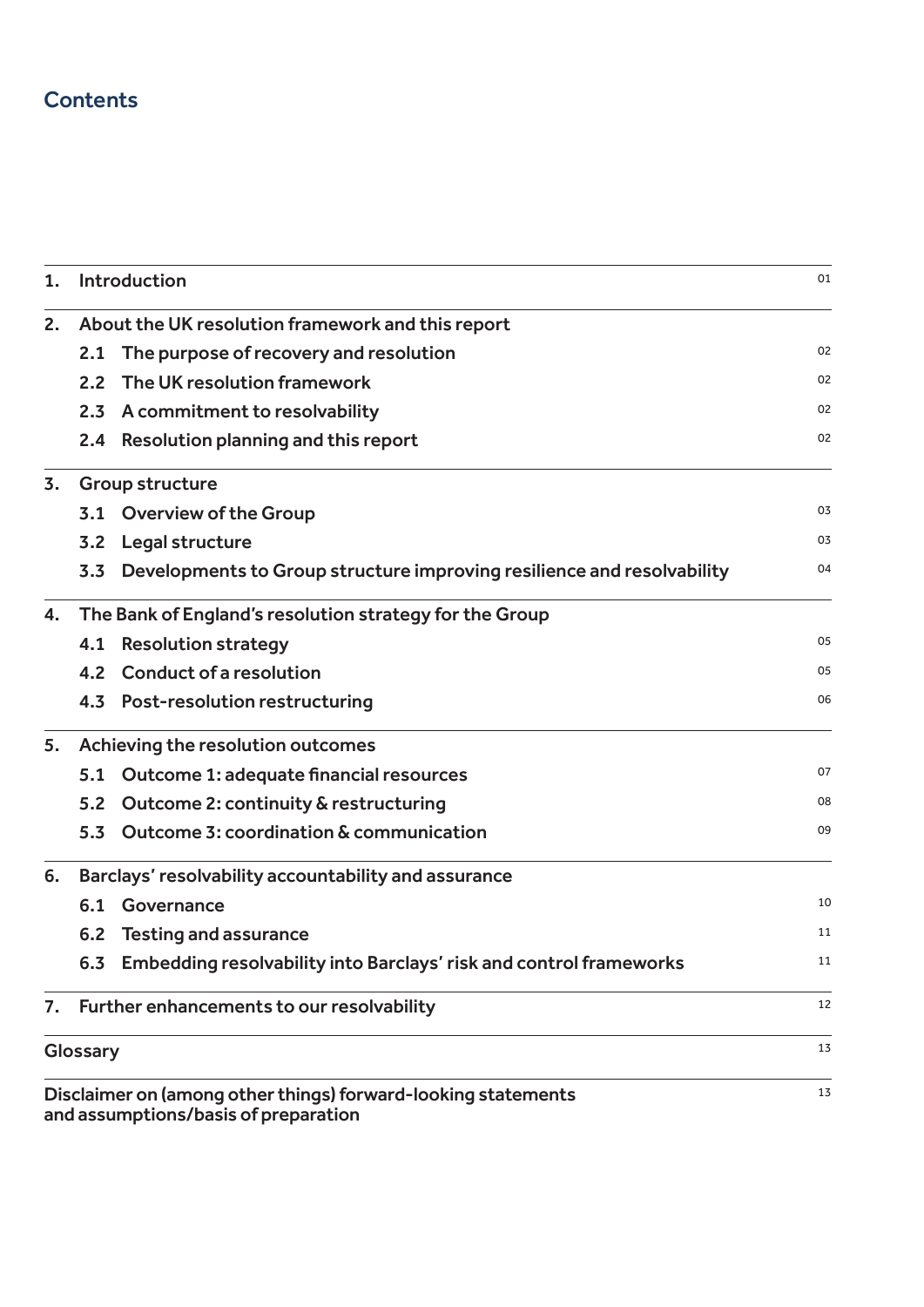# 1. Introduction

It is now more than a decade since the financial crisis of 2008/9, and during this time Barclays (as defined below) has worked with regulators globally to enhance its resilience to financial stress. Since 2011, Barclays has had a detailed recovery plan in place, setting out the measures available to it to restore the financial position of the Group (as defined below) should there be a significant deterioration in its financial condition. The recovery plan has been enhanced by the work Barclays has undertaken across a number of areas – including the ringfencing of its UK retail banking business, creation of a Group-wide service company, and reducing the size and complexity of its balance sheet – all of which increase the Group's readiness for any future crisis.

Where recovery measures are unsuccessful, the UK resolution framework put in place after the 2008/9 financial crisis is designed to ensure that banks and their wider groups can be recapitalised and restructured in a way that provides for the continued operation of important banking services. This framework also aims to protect financial stability without exposing public funds to loss. In Section 2, we provide an overview of the UK's resolution framework and the powers the Bank of England (BoE), as the Group's lead resolution authority, could use to resolve Barclays PLC (BPLC) and its subsidiaries (Barclays or the Group). The BoE has worked with the Group and, via the regulatory Crisis Management Group, other regulators and resolution authorities globally, to identify singlepoint-of-entry (SPE) bail-in as the resolution strategy for Barclays. In Section 3, we provide an overview of the Group structure and, in Section 4, we describe how this SPE strategy could be used to resolve Barclays in the event that it became necessary to do so.

While the BoE is responsible for identifying and, if necessary, executing our resolution strategy should it become necessary to do so following the implementation of our own recovery plan, Barclays needs to have certain capabilities in place to assist with achieving a successful resolution. As part of the commitment by the BoE to ensure that all banks are resolvable, Barclays has been required by the Prudential Regulation Authority (PRA) to publish a summary of its preparations for resolution.<sup>1</sup> In Section 5, we provide details of these capabilities and the steps Barclays has taken since the 2008/9 financial crisis to remove barriers identified by the BoE to resolvability. These demonstrate that Barclays complies with the policies of the BoE and (where applicable) other relevant regulators and are the basis on which Barclays has concluded that it has the capabilities to assist with achieving the required outcomes. Please see Section 2 for further details about the UK resolution framework and Section 6 on how we have reached this conclusion through substantial testing and other assurance activities.

The BoE is publishing its assessment of Barclays' resolvability capabilities, alongside that of each other major UK firm, in parallel with this report. Barclays notes from the BoE's assessment that there are no shortcomings, deficiencies or substantive impediments identified in our capabilities that could impede our ability to execute the preferred resolution strategy. Barclays also notes the BoE's identification of areas of further enhancement with respect to our approach to assurance activities relating to our Valuation in Resolution and Restructuring Planning capabilities, and Barclays will ensure these enhancements are made as part of our broader commitment to further embed, test and refine Barclays' resolution arrangements, and respond to the outcome of the enhanced assurance activities as may be required. Barclays looks forward to continuing to work with the BoE, along with the Group's other regulators and resolution authorities globally, to maintain and enhance its resolvability canabilities.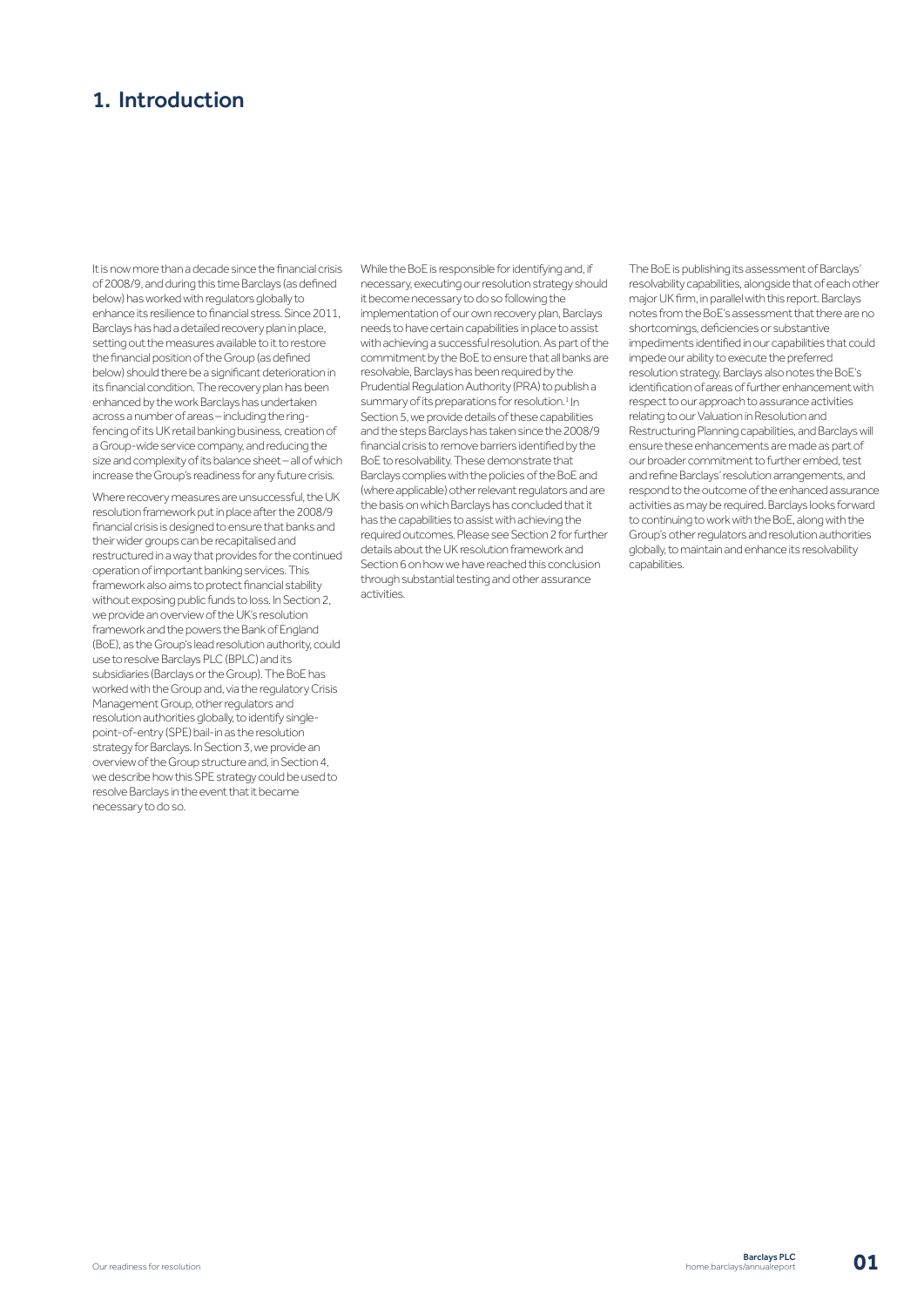# 2. About the UK resolution framework and this report

#### 2.1 The purpose of recovery and resolution

The 2008/9 financial crisis highlighted both the importance of firms and regulators being prepared to respond effectively to unforeseen severe stress events, and the disruptive and costly nature of disorderly bank failure. As part of the subsequent global regulatory reforms, regulators have called on large, systemically important financial institutions, such as Barclays, to improve recovery plans for restoring their capital, liquidity and balance sheet positions during times of severe stress. In addition, and in the event of the failure of these recovery plans, regulators require such institutions to ensure they have capabilities to support their resolution.

The BoE describes the purpose of resolution in the following way:

Resolution imposes losses on failed banks' shareholders and investors, not taxpayers. It ensures larger firms' services can continue to operate for a sufficient period, allowing authorities or new management to restructure them or wind them down.

By ensuring losses will fall on a failed bank's investors, resolution can reduce the risk of bank failures by encouraging more responsible risk-taking. This can limit the impact of bank failures when they do occur, by placing the cost of failure on shareholders and investors, not public finances.<sup>2</sup>

# 2.2 The UK resolution framework

The BoE is the regulatory authority with responsibility for resolution of banking groups, certain investment firms, and building societies in the UK. As such, the BoE has at its disposal several so-called 'stabilisation options' provided for under the Banking Act 2009, as amended (the Banking Act). These include:

- the bail-in of liabilities (including issued debt) in order to absorb losses and recapitalise the entity or the group (please see Section 4.1 below for further details);
- a sale of the entity either to a private sector purchaser, most likely another banking group, or a publicly-owned 'bridge company';
- a sale of some or all of the group's business to another industry participant; and
- as a last resort, temporary public sector ownership of the entity or the group.

These powers can be exercised individually or in combination and with respect to operating companies in the UK, such as banks or certain investment firms, or with respect to their UK organised holding companies.

On the 'Resolution' section of its website, the BoE has published a range of materials which discuss the UK's resolution framework and how the BoE might conduct a resolution.

## 2.3 A commitment to resolvability

In April 2017, the BoE committed to Parliament that the major UK banking groups will be resolvable by 2022. Since that time, the BoE has developed its views on what it means for a bank to be resolvable, identified a number of potential barriers to resolution of banking groups and has developed policy expectations aimed to ensure such barriers are removed, or substantially mitigated, ahead of 2022.

For a bank to be resolvable, in the view of the BoE, it must achieve the following outcomes:

- have adequate financial resources available to absorb losses and recapitalise the institution, without recourse to public funds, in a resolution context;
- be able to continue to do business and serve its customers through resolution; and
- be able to co-ordinate and communicate effectively within the firm and with the authorities and markets so that resolution and subsequent restructuring are orderly.

Historically, there have been a number of features of banking groups, or the regulatory environment in which they operate, which the BoE has identified that might, if not adequately addressed, act as potential barriers to these resolvability objectives. In particular, the BoE has identified the following key factors that should be considered as part of the resolution planning process:

- adequacy of minimum requirements for own funds and eligible liabilities (MREL);
- capability to conduct accurate and timely valuations of assets and liabilities in resolution;
- access to funding in resolution;
- the risk of early termination of financial contracts;
- ensuring operational continuity in resolution;
- ensuring continuity of access to financial market infrastructures;
- identification, development and execution of post-stabilisation restructuring options; and
- effectiveness and timeliness of management, governance and communications in resolution.

Barclays has taken active steps to mitigate these barriers identified by the BoE, particularly where such barriers might in practice constitute an impediment to a credible execution of its SPE resolution strategy. Please see Section 5 for a description of our capabilities and the steps taken to date. The Group has not identified any other barriers to its resolution. Further, based on the substantial testing and other assurance activities undertaken to date, Barclays considers that the capabilities it has developed are well adapted to meeting any future issue which may pose a threat to the credible execution of Barclays' resolution strategy.

## 2.4 Resolution planning and this report

Resolution planning is the process of analysing information about a banking group, developing a resolution strategy and creating systems and structures in the banking group that support the resolution strategy. A resolution strategy identifies the stabilisation options and other resolution powers that are likely to be best suited to stabilise and restructure a particular bank were it to become severely financially distressed; planning to support that strategy involves identifying how the potential barriers noted above could be addressed. The strategy for a banking group is determined by the BoE based on reports and analysis provided by the banking group.

The BoE has developed a resolvability assessment framework (RAF) to support this process. The RAF defines the information that banking groups need to provide to the BoE, and how the BoE will determine the extent to which the strategy for a particular group and the group's arrangements have adequately prepared for resolution. As part of this process we are making this disclosure, which summarises our preparations for resolution. As indicated in Section 1, the BoE is communicating publicly its assessment of our resolvability and the resolvability of other banking groups.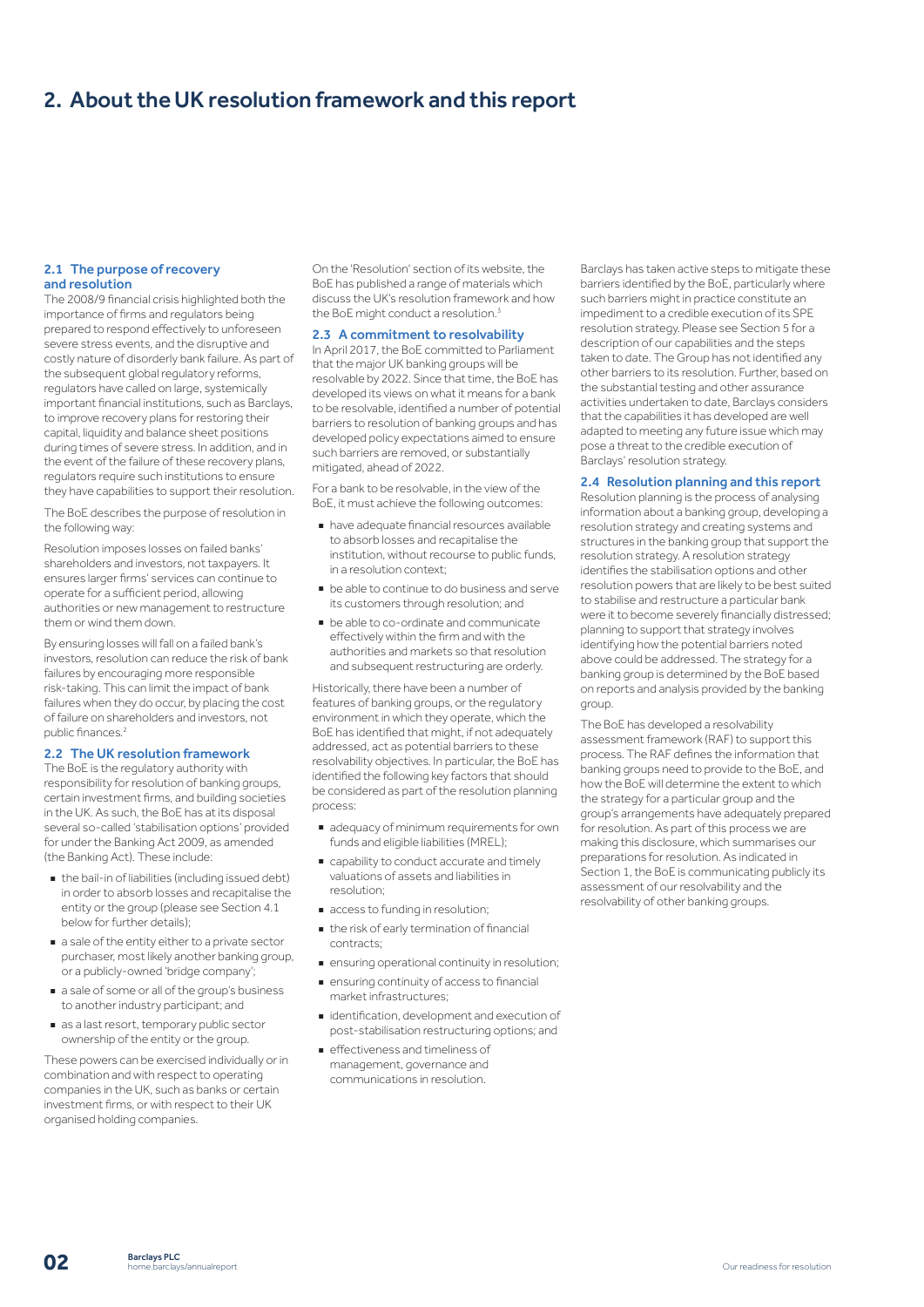# 3. Group structure

# 3.1 Overview of the Group

Barclays is a British universal bank, supporting individuals and small businesses through its consumer banking services, and larger businesses and institutions through its corporate and investment banking services. Barclays is diversified by business, geography and income type. The Group's operations include consumer banking and payments services in the UK, US and Europe, as well as a global corporate and investment bank. As described in more detail in Section 3.2 below, the Group operates as two divisions – the Barclays UK (Barclays UK) division and the Barclays International (Barclays International) division – which are supported by Barclays Execution Services Limited (BXSL), the Group-wide service company providing technology, operations and functional services across the Group.

Barclays has identified its material subsidiaries for resolution purposes (Material Subsidiaries). In addition, on an annual basis, Barclays undertakes analysis to identify those entities which are significant to the Group and those business lines which are core to the Group's operations. This analysis covers all branches and subsidiaries within the Group and supports the determination of the scope for the work required to remove any impediments to resolution.

## 3.2 Legal structure

The following provides a summary of BPLC, the Group's Material Subsidiaries and their activities:

- **BPLC** BPLC is the holding company for the Group as the direct or indirect parent of all other Group legal entities. BPLC's ordinary shares are listed on the main market of the London Stock Exchange and American Depositary Receipts representing BPLC's ordinary shares are listed on the New York Stock Exchange. As discussed further in Section 4 below, BPLC is the only 'Resolution Entity' identified by the BoE for the purposes of Barclays' SPE resolution strategy. BPLC is subject to consolidated supervision by the PRA and Financial Conduct Authority (FCA), and in 2021 received approval by the PRA as a financial holding company.
- Barclays Bank UK PLC (BBUKPLC)

– BBUKPLC is the Group's ring-fenced bank, established in line with the PRA's requirements to hold the UK core retail banking activities and protect retail banking from risks unrelated to the provision of that service. The consolidation of Barclays Bank UK PLC and its subsidiaries is referred to as the Barclays Bank UK Group. The Barclays Bank UK Group contains the majority of the Group's Barclays UK division, including the Personal Banking, Business Banking and



Barclaycard Consumer UK businesses, other than the Barclays Partner Finance business. BBUKPLC is authorised by the PRA and regulated by the FCA and the PRA.

- Barclays Bank PLC (BBPLC) BBPLC is the Group's non ring-fenced bank. The consolidation of Barclays Bank PLC and its subsidiaries is referred to as the Barclays Bank Group. The Barclays Bank Group contains the majority of the Group's Barclays International division, which is comprised of the Corporate and Investment Bank and Consumer, Cards and Payments businesses. BBPLC is authorised by the PRA and regulated by the FCA and the PRA.
- Barclays Bank Ireland PLC (BBI) BBI is a wholly-owned subsidiary of BBPLC and is the primary legal entity within the Group serving its EEA clients, with branches in Belgium, France, Germany, Italy, Luxembourg, Netherlands, Portugal, Spain and Sweden, in addition to its Irish head office. BBI is licensed as a credit institution by the Central Bank of Ireland (CBI) and is designated as a significant institution, directly supervised by the Single Supervisory Mechanism of the European Central Bank. BBI is regulated by the CBI for financial conduct and BBI's branches are also subject to direct supervision for local conduct purposes by national supervisory authorities in the jurisdictions where they are established.
- Barclays US LLC (BUSLLC) BUSLLC is the intermediate holding company for the Barclays Bank Group's non-branch US operations, including Barclays Capital Inc. and Barclays Bank Delaware. BUSLLC is regulated as a bank holding company by the US Federal Reserve Board. Please see Section 3.3(a) for further detail on the establishment of BUSLLC.

Each of BPLC, BBUKPLC, BBPLC, BBI and BUSLLC is subject to MREL (or local equivalent, for example TLAC) requirements, as further described in Section 5.1(a).

BXSL is not regulated by the PRA or the FCA, but as part of setting up and maintaining the services that BXSL provides, BXSL is structured so as to support the Group's compliance with the PRA's expectations regarding operational continuity.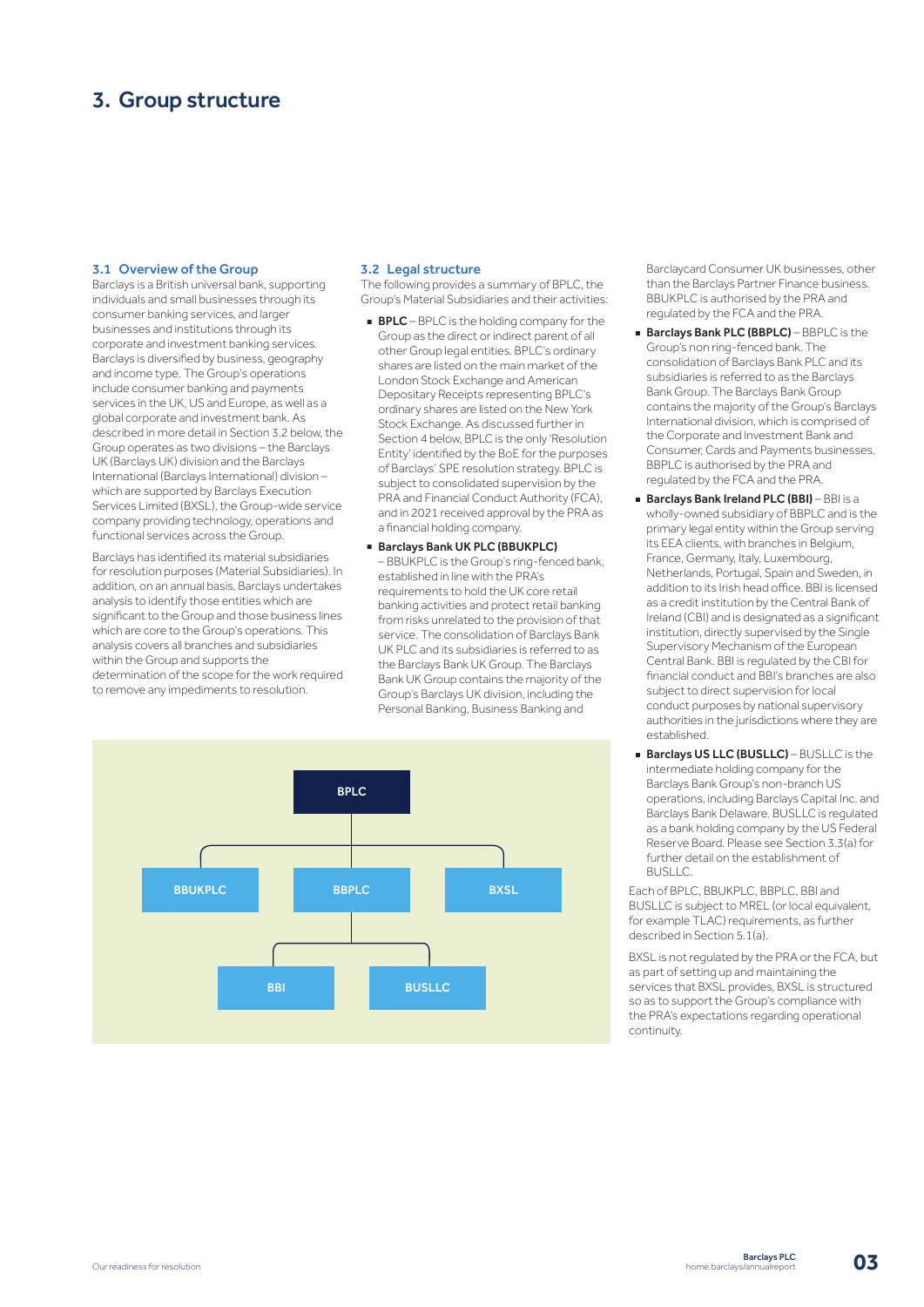# **3. Group structure continued**

# 3.3 Developments to Group structure improving resilience and resolvability

In addition to developing its resolvability capabilities, Barclays has made a number of material changes to its business, structure and operations since 2008/9 which support its resilience to financial stress and improve its resolvability.

# (a) Structural reform

Barclays' delivery of structural reform has significantly improved the likelihood of an orderly bail-in and subsequent restructure of the Group. Barclays met the UK ring-fencing requirements by transferring Barclays UK into BBUKPLC as a new legal entity which became Barclays' UK ring-fenced bank. Accordingly, Barclays International and Barclays UK, and the business lines they each comprise (please see above), now act as separate operating divisions. This structure simplifies the Group and reduces the likelihood that customers and clients – and the day-to-day services upon which each rely – will be put at risk by a failure in another part of the Group or shocks originating in global financial markets.

Since September 2017, Barclays UK and Barclays International have been supported by BXSL. BXSL facilitates the efficient operational continuity of operations, technology and functional services for business units and the execution of recovery and resolution plans in the event of financial difficulty, thereby strengthening and enhancing the overall resilience and resolvability of the Group.

In addition, in response to US Federal Reserve Regulation YY,<sup>4</sup> by 1 July 2016 Barclays had restructured its US operations and established BUSLLC as its US top-tier intermediate holding company to house Barclays' non-branch US operations and US subsidiaries and meet the Enhanced Prudential Standards set out in Regulation YY.

#### (b) Business simplification and rationalisation

Between 2014 and 2017, Barclays completed the run-down of its non-core businesses, eliminating over £90bn of risk-weighted assets (RWA), closing operations in 12 countries, and selling some 20 businesses which were no longer considered strategically important to Barclays. Furthermore, Barclays substantially sold down its interest in Barclays Africa Group Limited (now known as Absa Group Limited) to a level allowing regulatory deconsolidation, which was formally granted in July 2018. These efforts reduced the size and complexity of Barclays' balance sheet and strengthened the Group's capital position. Barclays has also significantly reduced its structural complexity by actively reducing the number of legal entities in the Group from 1,434 as at 31 December 2012 to 350 as at 31 December 2021.

# (c) Increase in CET1 ratio reflecting capital build

Capital requirements are an important part of the regulatory framework governing how banks are supervised. Banks are required to maintain enough capital to cover unexpected losses and keep themselves solvent in a crisis, and the amount of capital required depends on the risk attached to the assets of a particular bank. Capital requirements are expressed as a percentage of its RWAs and capital is assigned certain grades according to its quality and risk. A bank's CET1 ratio is considered to be one of the most important measures of its capital strength and resilience. The Group's capital management objective is to maximise shareholder value by prudently managing the level and mix of its capital. This is to ensure the Group and all of its subsidiaries are appropriately capitalised relative to their minimum regulatory and stressed capital requirements, and to support the Group's risk appetite, growth, and strategic options while seeking to maintain a robust credit proposition for the Group and its subsidiaries.

In line with this objective, Barclays has significantly increased the Group's CET1 ratio over a number of years having grown it from 11% as at 31 December 2011 to a current target CET1 ratio of between 13% and 14%.

## (d) Recovery and resolution planning teams in the UK, US and Europe

Barclays recognises that resolution exists in a continuum of financial stress and has many components spanning multiple areas of the Group. In order to ensure consistency of approach and a centre of subject matter expertise on recovery and resolution planning (RRP) requirements, integrated teams are in place to respond to RRP requirements at Group level in the UK, alongside jurisdictional teams in the US and in Europe. The UK team is supported by capability-specific resources, ensuring appropriate alignment of delivery responsibilities while maintaining close co-ordination overall.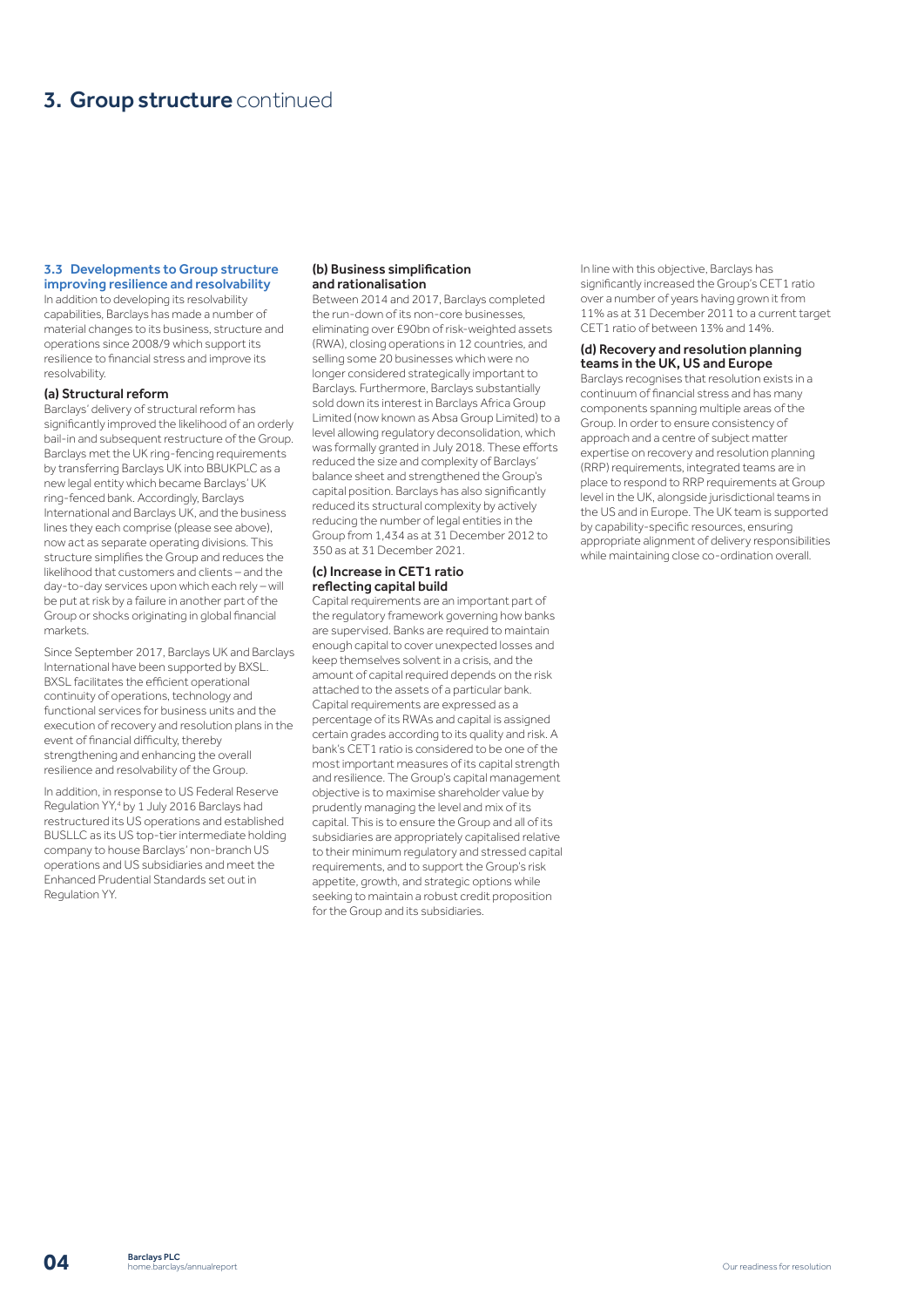# 4. The Bank of England's resolution strategy for the Group

#### 4.1 Resolution strategy

The BoE has identified an SPE bail-in resolution as the most appropriate strategy for resolving the Group in the unlikely event it would become necessary to do so.

Under this strategy, a bail-in would be conducted at the level of the Group's ultimate parent and resolution entity, BPLC. An SPE bail-in resolution strategy means that:

- in the event of a severe stress or potential failure of one of the Group's Material Subsidiaries, the entity would be recapitalised through the write-down or conversion of regulatory capital or other internal MREL (iMREL) resources without the entity itself being placed into resolution with losses ultimately flowing 'up-stream' to BPLC as the resolution entity; and
- if such losses were to exceed the ordinary ability of BPLC to provide support to and absorb the losses of its subsidiaries, and cause the BoE (as the public authority responsible for any resolution of the UK's banks) to determine that BPLC is likely to fail, the BoE would 'bail-in' the shares and debt held by external investors (including, in very limited circumstances, investors in certain Group entities other than BPLC).

A bail-in would involve the write-down or conversion of equity and debt instruments according to the regulatory classification of such instruments. Effecting a bail-in according to the regulatory classification means that losses would be imposed on holders of relevant instruments in the following order:

- 1) BPLC ordinary shares;
- 2) other instruments that qualify as Tier 1 capital;
- 3) instruments that qualify as Tier 2 capital; and
- 4) senior unsecured MREL eligible liabilities issued by BPLC.

In line with the BoE's Operational Guide on executing a bail-in,<sup>5</sup> it is expected that the BoE would implement the bail-in resolution strategy as follows:

- BPLC ordinary shares would be transferred to a custodian, which would hold the shares for the benefit of holders of other instruments subject to bail-in; and
- holders of other equity and debt instruments within scope of bail-in would receive 'certificates of entitlement' that may be exchangeable in due course for ordinary shares in BPLC (in the case of instruments that qualify as Tier 1 or Tier 2 capital), or a combination of ordinary shares or other instruments, including the original

instrument (in the case of other bail-inable debt instruments issued by BPLC). For further details of how a bail-in resolution strategy may be put into effect by the BoE, please refer to the BoE's Operational Guide on executing a bail-in.

Aside from BPLC, none of the other entities within the Group are expected to be placed into insolvency, administration or resolution proceedings. This means that Barclays' operating subsidiaries (including BBPLC and BBUKPLC) are expected to continue to operate as normal through a resolution of the Group, including both honouring all existing obligations and standing ready to engage in new transactions. In order to achieve this, as appropriate, entities will be recapitalised with losses ultimately flowing up-stream to BPLC. In the case of Barclays' Material Subsidiaries, recapitalisation capacity is pre-positioned through the use of iMREL issued by Barclays' Material Subsidiaries. iMREL would be written off or converted to restore the capital adequacy of the relevant Material Subsidiary.

As at the date of this document, a limited number of instruments issued externally by BBPLC which count towards BBPLC and Group regulatory capital may also be written down or converted alongside regulatory capital instruments issued by BPLC or BBPLC iMREL instruments without BBPLC being placed into resolution.

Further, under this SPE strategy, there is no expectation that any of the Group's businesses, assets or operating subsidiaries would be sold or transferred as part of the bail-in process. Once the Group had been stabilised by way of a bail-in at the level of BPLC, Barclays would then need to deliver a business reorganisation plan for approval by the BoE showing how the Group would be restructured to create a viable post-resolution business model.

#### 4.2 Conduct of a resolution

The BoE has explained how it might conduct an SPE resolution in its *Approach to Resolution* document.6 This is illustrated in the chart produced by the BoE, which is reproduced overleaf.

As part of its internal resolvability preparations, Barclays has developed a playbook framework of its expected actions within this BoE framework. This includes a high level summary of key resolution activities and information for the bail-in administrator (BIA), Board and senior management so as to facilitate execution of the resolution strategy and mitigate risks to the required resolvability outcomes. Further detail is set out in each individual workstream playbook, with one workstream for each barrier<sup>7</sup> to

resolution identified by the BoE, which provide detailed step by step guides to executing each resolution workstream's activities in resolution, including objectives, key stakeholders, key management information, communications and relevant considerations, in each case set against the phases of the resolution stylised timeline.

#### (a) Creditors

In respect of other creditors, the SPE resolution strategy is designed to avoid any defaults by subsidiaries of BPLC. The SPE strategy is intended to ensure that such operating subsidiaries can continue to meet all of their other payment and performance obligations to all of their counterparties, vendors and other creditors. Likewise, such parties generally are prevented from terminating their agreements as a result of the resolution proceedings taken in respect of BPLC.

Notwithstanding this intention, it is possible that a bail-in would, in addition, result in the write-down or conversion of other more senior-ranking liabilities of BPLC, or of liabilities of other Group entities. In this unlikely circumstance, many creditors would be protected by the express exclusions from bail-in provided for under section 48B of the Banking Act. In particular, holders of secured liabilities, depositors that are eligible for protection under the UK Financial Services Compensation Scheme, employees in respect of fixed remuneration (and some variable remuneration) entitlements, pensions schemes and suppliers of non-financial goods and services that are critical to Barclays' daily operations are all expressly excluded from the potential scope of any bail-in.

There are a limited number of subordinated instruments issued externally by BBPLC that remain outstanding, including those instruments which count towards BBPLC and Group regulatory capital as noted in Section 4.1 above. As at 31 December 2021, the total principal amount outstanding of such instruments stood at £3.7bn equivalent, with £2bn of these instruments maturing in 2022. On the basis that the amount outstanding of such instruments is very small relative to Barclays' overall MREL resources (which stood at £108.2bn as at 31 December 2021) and also noting that the instruments are not issued by BPLC, the resolution entity, Barclays does not consider that these instruments represent an impediment to the resolution of the Group and intends to treat these instruments as eligible regulatory capital for BBPLC and the Group (but not MREL for BBPLC or the Group) for so long as they remain outstanding and qualify as regulatory capital under prevailing prudential regulation.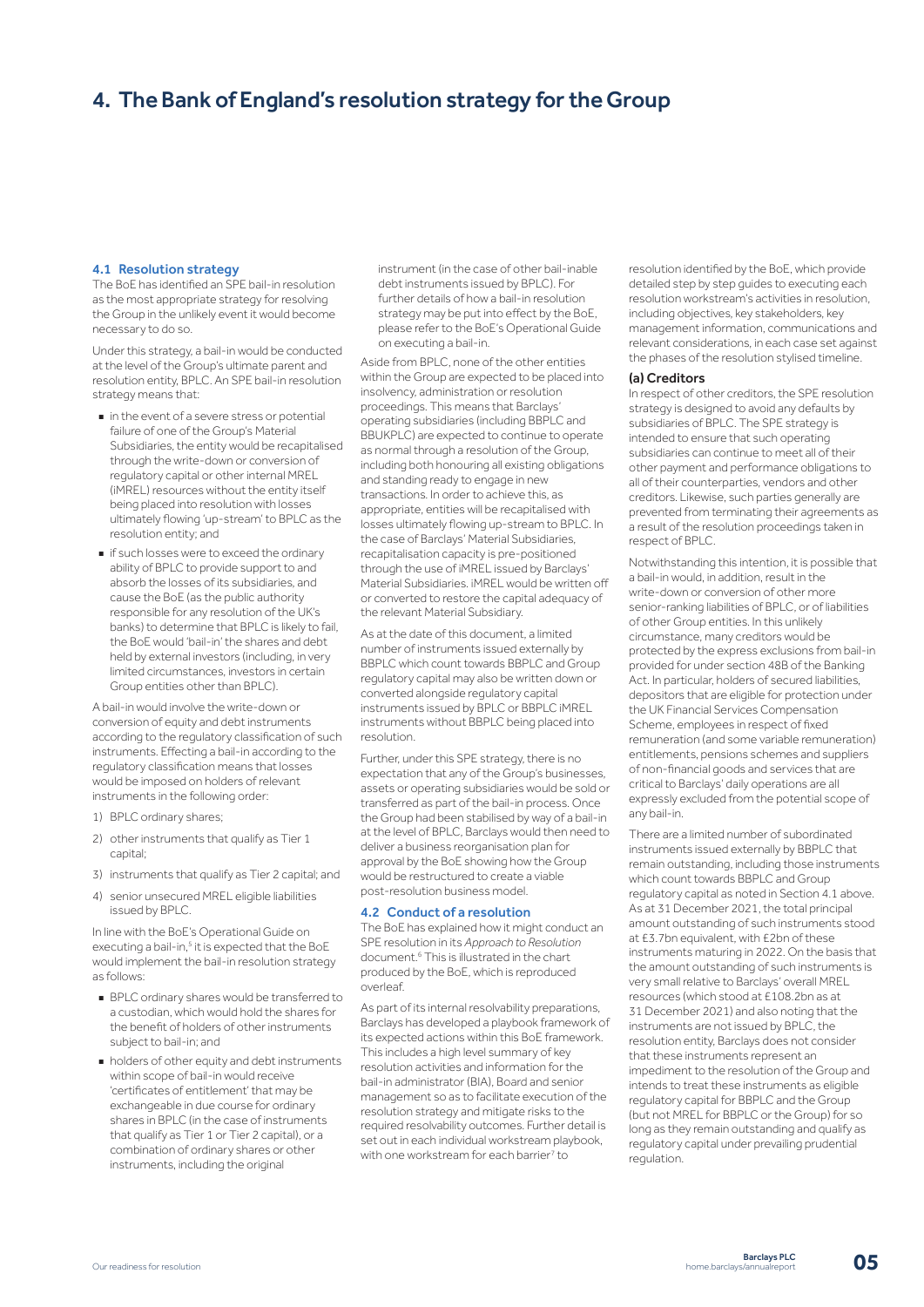# 4. The Bank of England's resolution strategy for the Group continued

|                                                       |                                           | Pre-resolution contingency planning                                                                                                                                                                             | 'Resolution weekend'                                                                                                                     |                                                                                                                  | <b>Bail-in period</b> |                                                                |                    |  |
|-------------------------------------------------------|-------------------------------------------|-----------------------------------------------------------------------------------------------------------------------------------------------------------------------------------------------------------------|------------------------------------------------------------------------------------------------------------------------------------------|------------------------------------------------------------------------------------------------------------------|-----------------------|----------------------------------------------------------------|--------------------|--|
|                                                       |                                           | Engage with firm on a heightened basis and monitor firm<br>recovery actions as appropriate                                                                                                                      | Publish resolution instrument                                                                                                            | <b>Approve business</b><br>reorganistion plan                                                                    |                       |                                                                | <b>Remove BIA</b>  |  |
| Resolution<br>Authority<br>actions                    |                                           | Conduct resolution conditions assessments as appropriate<br>(together with other relevant authorities)                                                                                                          | <b>Appoint Bail-in Administrator</b><br>(BIA)                                                                                            |                                                                                                                  | Announce<br>terms of  | Exchanged<br>CEs for                                           | Lift<br>suspension |  |
|                                                       |                                           | Appoint advisers incl. independent valuer                                                                                                                                                                       | Suspend traded instruments                                                                                                               |                                                                                                                  | exchange              | equity                                                         | of shares          |  |
|                                                       |                                           | BoE communication planning with advisers                                                                                                                                                                        | Announce resolution                                                                                                                      | Further communications regarding firm stability                                                                  |                       |                                                                | Complete           |  |
|                                                       |                                           |                                                                                                                                                                                                                 | Engage key market participants                                                                                                           | Ongoing monitoring of disclosure obligations                                                                     |                       |                                                                | the bail-in        |  |
|                                                       |                                           | Continue to oversee firm (alongside PRA) on a heightened<br>Identify (with PRA) replacement management, where appropriate, and potentially put in place<br>basis until business reorganisation plan implemented |                                                                                                                                          |                                                                                                                  |                       |                                                                |                    |  |
|                                                       |                                           | Ongoing discussion with international partners                                                                                                                                                                  |                                                                                                                                          |                                                                                                                  |                       |                                                                |                    |  |
|                                                       |                                           | Firm projects liquidity needs in resolution and refreshes<br>collateral data                                                                                                                                    | Firm identifies and mobilises<br>liquidity resources                                                                                     | Firm continues monitoring liquidity position                                                                     |                       |                                                                |                    |  |
|                                                       | <b>Adequate</b><br>financial<br>resources | Firm refreshes list of liabilities and related data                                                                                                                                                             | Write-down/conversation<br><b>of iMREL</b>                                                                                               | <b>Issue</b><br><b>CEs</b>                                                                                       |                       |                                                                |                    |  |
|                                                       |                                           | Firm supports independent valuer as appropriate to produce asset and liability, equity and insolvency valuations                                                                                                |                                                                                                                                          |                                                                                                                  |                       |                                                                |                    |  |
| Actions by the firm to achieve resolvability outcomes | Continuity and<br>restructuring           | Advisers assess risks to operational continuity in resolution<br>using the firm's contingency planning for operational readiness                                                                                |                                                                                                                                          |                                                                                                                  |                       |                                                                |                    |  |
|                                                       |                                           | Bank and advisers follow contingency plan for engaging with<br>critical FMIs and assess close-out risk on OTC transactions                                                                                      | Firm notifies key stakeholders<br>(incl. critical services providers,<br>FMIs and key counterparties)                                    |                                                                                                                  |                       |                                                                |                    |  |
|                                                       |                                           | Firm identifies restructuring options (incl. recovery options)<br>and supports restructuring analysis by Bank and advisers                                                                                      | BIA/management develop business reorganisation plan<br>supported by recovery options, valuation analysis and<br><b>OCIR capabilities</b> |                                                                                                                  |                       | Management implements approved<br>business reorganisation plan |                    |  |
|                                                       |                                           | Firm activates resolution governance processes and<br>implements appropriate recovery actions                                                                                                                   | Governance arrangements amended as<br>needed (incl. to incorporate BIA)                                                                  |                                                                                                                  | arrangements removed  | Resolution-specific governance                                 |                    |  |
|                                                       | Coordination<br>and<br>communication      | Firm implements retention and succession measures for key job roles                                                                                                                                             |                                                                                                                                          |                                                                                                                  |                       |                                                                |                    |  |
|                                                       |                                           | Firm prepares communication plan and informs BoE of<br>relevant disclosure obligations                                                                                                                          |                                                                                                                                          | Firm communicates with customers, markets, staff, etc.<br>and meets ongoing disclosure obligations as applicable |                       |                                                                |                    |  |

# (b) Depositors

Under an SPE resolution strategy, it is intended that none of the Group's operating banks or other subsidiaries would enter resolution, administration, insolvency or other proceedings. Further, the strategy is aimed at ensuring that depositors continue to have uninterrupted access to their deposits and related banking services throughout the entire resolution process. Part of the resolution planning process involves assessing the likely sources and modelling the likely uses of liquidity in resolution, including that required to meet any withdrawals made by depositors in the unlikely event they might arise. The Group has a variety of sources of liquidity available to it, including central bank facilities that may be made available by the BoE and other central bank and third party facilities. Please refer to the latest final Pillar 3 statements

contained in the Barclays Financial Results Archive for further details of Barclays' liquidity position<sup>8</sup>

# (c) Vendors and service providers

The UK resolution framework recognises the critical importance of preserving relationships with key vendors and service providers. Liabilities to key vendors and service providers are generally excluded from the scope of liabilities that could be affected by a bail-in. Barclays has adopted a 'clean' holding company model, meaning that relationships with third party vendors and service providers are entered into by subsidiaries of BPLC that (as discussed above) are not expected to be placed into resolution, administration or insolvency proceedings and that are expected to continue to operate on a business as usual basis throughout resolution.

# 4.3 Post-resolution restructuring

If BPLC were to become subject to a bail-in, its directors (or a BIA appointed by the BoE) would be required to draw up a business reorganisation plan within a specified period of time. This business reorganisation plan should, among other things, include measures aimed at restoring the long-term viability of the Group within a reasonable timescale following resolution, and a timetable for the implementation of those measures. These steps would take into account any actions taken as part of the pre-resolution recovery phase and reflect the particular reasons for Barclays entering resolution; by way of example, such steps might include the disposal or shutting down of loss-making subsidiaries and/or business lines.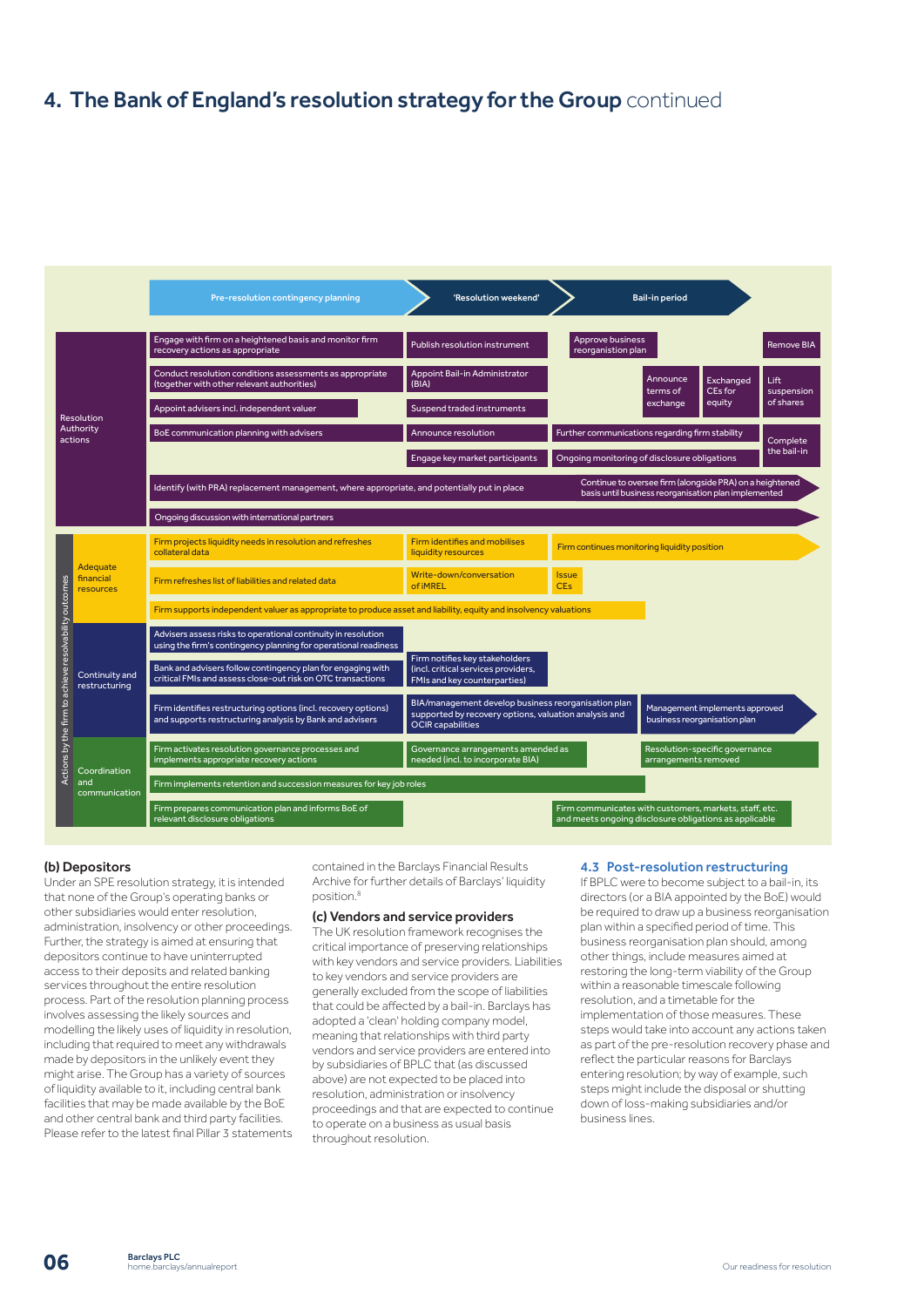# 5. Achieving the resolution outcomes

To help achieve the resolution outcomes, the Group has enhanced its capabilities, dedicated resources and established arrangements to remove the potential barriers to resolution identified by the BoE as set out in Section 2.3 above, thereby improving the Group's resolvability. No idiosyncratic barriers to resolution (i.e. barriers to resolution that are specific to Barclays rather than market-wide) have been identified to date based on the work Barclays has undertaken globally across the Group. This section describes the Group's capabilities and the actions Barclays has taken to address these potential barriers to resolution and how this supports the delivery of the resolution outcomes.

## 5.1 Outcome 1: adequate financial resources

Summary: Barclays has taken steps designed to ensure that it has adequate financial resources in resolution. In particular, it has more than the required minimum amount of loss absorbing capacity in the form of external MREL and iMREL. Barclays also holds liquid resources to meet its ongoing liabilities, supported by forward-looking analysis to seek to ensure that appropriate levels are maintained through resolution. Furthermore, the Group's valuation capabilities enable sufficiently timely and robust valuations of assets and liabilities to be conducted to support effective resolution. As a result, we consider that Barclays complies with the objectives that together comprise its obligation to maintain adequate financial resources in the context of resolution.

## (a) MREL

BoE objective: *To be considered resolvable, firms should maintain a sufficient amount of resources that can credibly and feasibly be used to absorb losses and recapitalise them to a level that enables them to continue to comply with the conditions for regulatory authorisation and sustain market confidence* (the MREL Objective).<sup>9</sup>

# Barclays' actions:

*Sufficient MREL resources:* The Group is required to meet MREL requirements set by the BoE. From 1 January 2022, the Group is required to meet the higher of:

- (i) 2 x (Pillar 1 plus Pillar 2A); and
- (ii) 6.75% of UK leverage exposure.

CET1 capital cannot be counted towards both MREL and the capital buffers, meaning that the buffers will effectively be applied above MREL requirements.

As at 31 December 2021, the Group had £108.2bn of own funds and eligible liabilities against a 1 January 2022 MREL requirement including buffers of £93.6bn.

In addition to the requirements applicable to the Group, each of BBUKPLC, BBPLC, BBI and BUSLLC (i.e. each of the Material Subsidiaries except for BXSL) is subject to iMREL requirements set by its relevant resolution authority.10 Each of these entities meets or, for future targets, is on course to meet its required iMREL requirements.

*Adequacy of MREL capabilities:* Barclays has taken the following steps, at the level of the Group and for each of BBUKPLC, BBPLC, BBI and BUSLLC. to help ensure that it has and will continue to meet the MREL Objective:

- issued eligible liabilities instruments in accordance with an assurance plan to ensure the Group's MREL resources meet relevant eligibility criteria (including, for non-UK incorporated Material Subsidiaries, local iMREL eligibility criteria) and established a buffer in excess of MREL requirements to cover the risk of MREL market restrictions or closure;
- established regular monitoring of MREL resources and future MREL demand projections to inform an MREL issuance plan;
- developed an MREL playbook describing the legal and operational bail-in steps to recapitalise BPLC and its Material Subsidiaries; and
- implemented and embedded controls to ensure MREL instruments meet relevant eligibility criteria, including controls to ensure the Group maintains a clean holding company structure.<sup>11</sup>

These capabilities, which are supported by external legal advice where relevant, have been subjected to review by Barclays Internal Audit and the Chief Controls Office as part of a wider assurance plan with input from relevant Barclays Treasury teams and other subject matter experts. The testing and assurance activities conducted supported a conclusion by Barclays that the Group's capabilities are effective and comply with the MREL Objective.

# (b) Valuations

BoE objective: *To be considered resolvable, firms should meet the objective of having valuation capabilities that would enable a valuer to carry out sufficiently timely and robust valuations to support effective resolution* (the ViR Objective).12

## Barclays' actions:

Barclays has established valuation capabilities that would enable a valuer to carry out timely and robust valuations. These valuation capabilities are evidenced through a Valuation in Resolution (ViR) Framework, including a ViR data and information inventory to provide up-to-date data to a valuer and a ViR model inventory that incorporates new ViR consolidation models informing the required valuations. The ViR consolidation models source underlying data and valuations, balance sheets and income statements by Material Subsidiary (apart from BXSL). The ViR Framework is maintained through a ViR Standard which sets out specific controls for the ViR capabilities.

The valuation capabilities are supported by operational documentation, including a ViR Playbook, process step plans and end-to-end valuation process mapping. The ViR Playbook, which provides a valuer with an overview of Barclays' valuation capabilities, including valuation assumptions, methodologies and processes, also details the process that Barclays would follow to provide a third party with access to its data, systems, infrastructure and models, and the relevant Barclays staff with whom a valuer would need to liaise.

To ensure consistency in valuation methodologies across jurisdictions and in-scope subsidiaries and the use of realistic assumptions in the underlying valuation models, the capabilities have been subject to review and testing by internal stakeholders with relevant expertise, including 'dry run' tests across material assets and liabilities which have been supported by sensitivity analysis on the key valuation drivers, and review by Barclays Independent Validation Unit, Barclays Internal Audit and an external firm. The testing and assurance activities conducted supported a conclusion by Barclays that the Group's capabilities are effective and comply with the ViR Objective.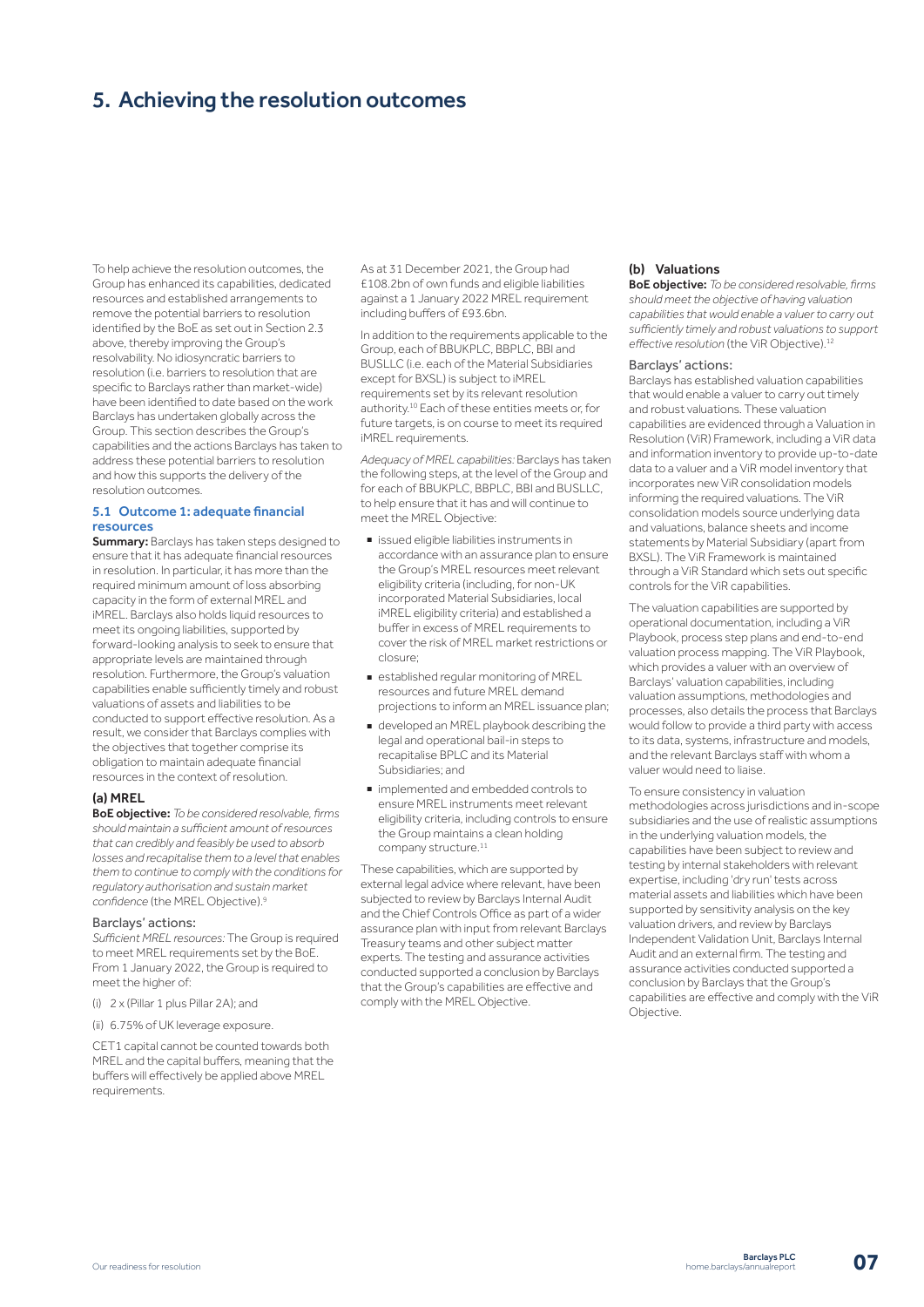# **5. Achieving the resolution outcomes** continued

# (c) Funding in resolution

BoE objective: *To be considered resolvable, firms should ensure they can continue to meet their obligations as they fall due, are able to estimate, anticipate and monitor their potential liquidity resources and needs and mobilise liquidity resources in the approach to and throughout resolution* (the FiR Objective).<sup>13</sup>

#### Barclays' actions:

Barclays has developed capabilities and taken necessary steps to address impediments to resolution identified by reference to the BoE's Statement of Policy<sup>14</sup> on the resolvability outcomes and impediments to resolution, building on Barclays' existing liquidity resources and liquidity risk control framework.

To enable it to project sources and uses of liquidity in resolution and to identify funding gaps across the forecast horizon, Barclays has developed a new flexible forecasting engine that can adapt to a broad range of resolution scenarios. The engine provides liquidity analysis at Group level, for each Material Subsidiary and for other Group entities identified as material for liquidity purposes in USD, EUR, GBY and JPY (being currencies representing 5% or more of the total liabilities for any of the in-scope entities or the Group as a whole).

Granular input data enables forecasts up to five years ahead on a timely basis. The engine is designed to include pre-set scenarios which can be used as a starting point in resolution, and further can be tailored to align to the relevant resolution scenario. The engine can report unencumbered collateral on a spot basis across a broad range of characteristics. The use of the liquidity engine is supplemented by a Funding in Resolution Playbook to guide users in its governance and operation.

The liquidity engine has been through user acceptance and simulation testing and review, while Barclays Internal Audit completed a pre-implementation review in 2021 and a post-implementation review in 2022.The testing and assurance activities conducted supported a conclusion by Barclays that the Group's capabilities are effective and comply with the FiR Objective.

# 5.2 Outcome 2: continuity and restructuring

**Summary**: Barclays has put in place arrangements designed to ensure that it is able to continue to do business through resolution and any post-stabilisation restructuring. These include modifying financial and operational contracts so that resolution does not result in their termination, and developing plans to preserve access to financial market infrastructures (FMIs). Building on its recovery planning activities and considerable restructuring experience, Barclays also has appropriate restructuring capabilities in place. As a result, Barclays considers that it complies with the objectives that together comprise Barclays' obligation to be able to continue to do business and restructure in resolution.

## (a) Continuity of financial contracts

BoE objective: *To be considered resolvable, firms should suitably address the risk of early termination of financial contracts upon entry into resolution to limit any impact on their stability and the wider financial system (i.e. market contagion) that may otherwise occur as a result of resolution* (the Stays Objective).15

## Barclays' actions:

The BoE can apply temporary statutory stays in resolution, preventing the exercise of termination, payment and delivery, and/or security rights in financial contracts. Certain Barclays' financial contracts are booked into subsidiaries of BPLC that should not be subject to resolution action. However, some financial contracts may contain 'cross default' rights that could be triggered by the financial condition or actions of BPLC, and these rights may be affected by the BoE's stays. Further, the BoE can apply the stays to contracts entered into by subsidiaries of BPLC even where these entities are not in resolution. In order to give effect to these stays, financial contracts governed by non-UK law are required to include a contractual recognition of these stays.

As at 31 December 2021, Barclays had mitigated early termination risk in respect of 99.31% of its gross notional exposure under relevant third country law agreements facing the Group's UK entities by including 'stay recognition' language and has implemented processes to ensure stay recognition language is included in all new in-scope agreements.16 Legal opinions have been obtained on the enforceability of 'stay recognition' language to ensure its effectiveness and Barclays uses enhanced systems to record and monitor financial contracts, and produce quarterly reports monitoring early termination risk across the Group. Existing channels of communication have also been enhanced to ensure Barclays is able to inform counterparties of relevant stays during a resolution in a timely manner.

These activities have been subjected to gap analysis against applicable BoE requirements, 'dry run' tests, and review by Barclays' Internal Audit. The testing and assurance activities conducted supported a conclusion by Barclays that the Group's capabilities are effective and comply with the Stays Objective.

## (b) Maintaining operational continuity in Resolution

BoE objective*: To be considered resolvable firms should achieve the outcome of continuity by ensuring their operational continuity arrangements ensure continuity at the point of entry into resolution and permit post-stabilisation restructuring, to ensure the continuity of banking services and critical functions* (the OCIR Objective).17

# Barclays' actions:

Barclays has implemented effective operational systems and capabilities to meet the OCIR Objective in line with relevant regulatory policy expectations, and has an OCIR Playbook designed to facilitate co-ordination and execution of relevant actions in the event of recovery or resolution. These systems and capabilities include:

- to facilitate access to service information support decision making and the execution of restructuring actions that may be required by the PRA, BoE or any BIA during resolution, Barclays has put in place systems to identify and document granular details in respect of its critical services and operational arrangements;
- to enable services which it receives to continue in resolution, Barclays has incorporated resolution-resilient provisions within existing contracts with key vendors and service providers to ensure that these services cannot be terminated, suspended or modified by cause of resolution action unless (i) the resolution authority consents in writing or (ii) amounts due from Barclays remain unpaid for an extended period of time. Terms with key vendors and operational service providers also enable Group entities to transfer their rights and obligations to certain other parties, as this may be required in restructuring. Barclays has documented intra-Group services using outsourcing compliant standardised documentation setting out objective service-level agreements (where applicable) as well as predictable and transparent charging structures, enabling services to be transferred with minimal disruption through any required restructuring; and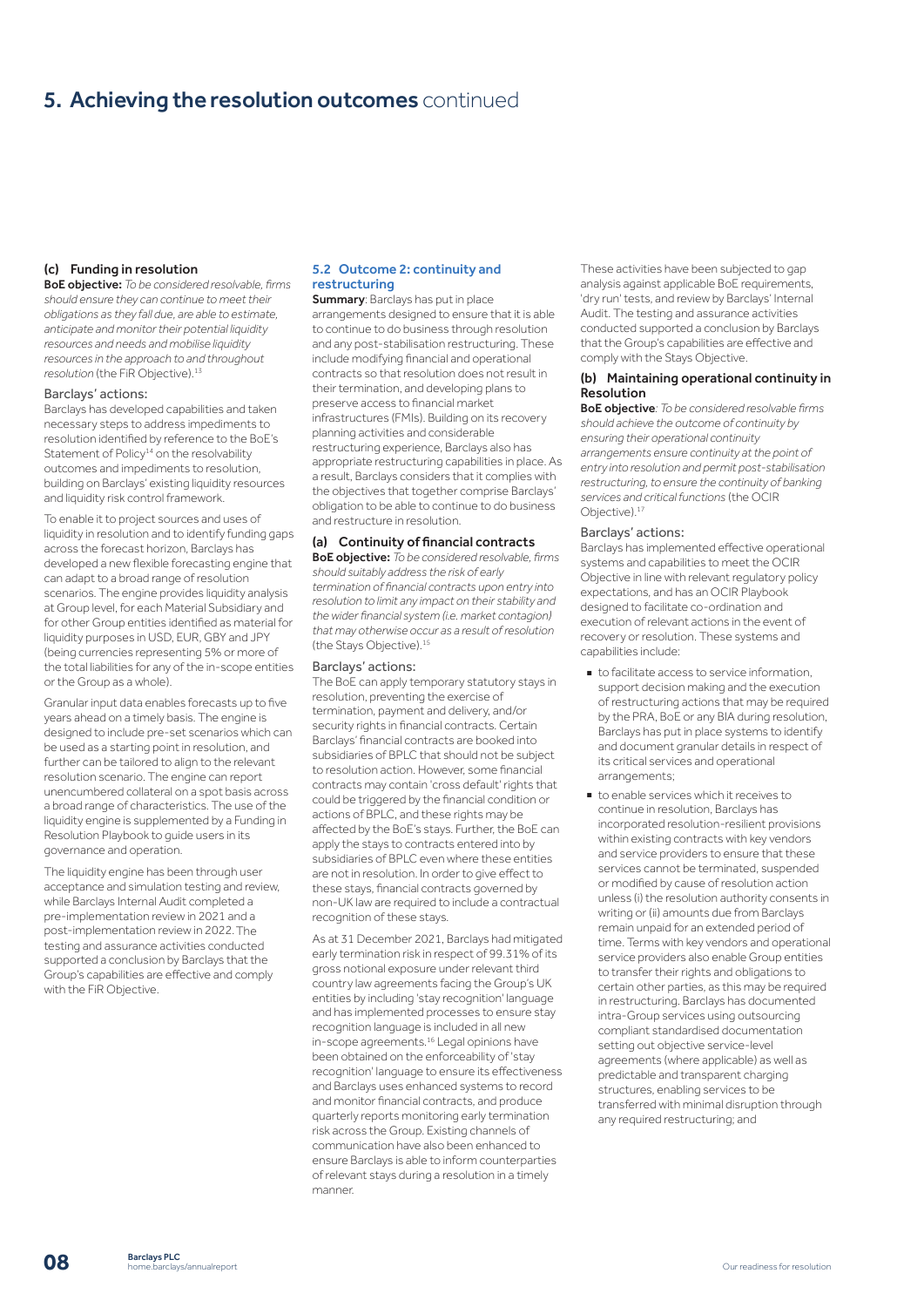■ Intra-Group arrangements for critical services have been made financially resilient in resolution primarily through a charging structure under which service providers can recover their costs and pay expenses as they fall due. Service providers within the Group (including BXSL) maintain adequate liquidity resources and loss absorbing capacity to ensure they can continue to meet their obligations to third parties.

Operational Continuity in Resolution (OCIR) capabilities have been embedded in Barclays business as usual operations, governance and processes. In addition to the ongoing OCIR governance and monitoring activities, Barclays conducted various independent assurance exercises, across its Chief Controls Office, Compliance and Internal Audit functions, to assess the effectiveness of OCIR arrangements and associated control environment. The testing and assurance activities conducted supported a conclusion by Barclays that the Group's capabilities are effective and comply with the OCIR Objective.

# (c) Continuity of access to financial market infrastructures

BoE objective: *To be considered resolvable firms should be able to take all reasonable steps available to facilitate continued access to clearing, payment, settlement, and custody services in order to keep functioning in resolution (recognising that providers of these services may retain a degree of discretion over their ability to terminate a firm's membership)* (the FMIs Objective).<sup>18</sup>

## Barclays' actions:

In order to conduct their financial business, banks rely on payment, settlement and clearing services provided by third parties referred to as FMIs. Barclays has identified all of its FMI relationships, including those maintained through intermediaries, a subset of which have been deemed critical. Barclays considers that each of its arrangements with critical FMIs would facilitate continuity of access during resolution. This view is based on an understanding of how critical FMIs would exercise their contractual discretions.

Barclays has established an FMI Playbook and individual contingency plans to ensure access to critical FMIs is capable of being maintained throughout stress or resolution, and has put in place mitigating strategies to address and manage additional capital and liquidity requirements experienced during stress. Barclays has clear, frequent and effective communications with its key FMIs, and has developed approaches to communicating with FMI service providers during the pre-resolution contingency planning, the resolution weekend and bail-in periods. The Group has also developed a system which aggregates detailed information on FMI relationships and usage metrics.

An internal Compliance Assurance review has been undertaken to verify that Barclays' capabilities fully meet the BoE's requirements for continuity of access to FMIs and Barclays has tested and validated the output from its FMI data system. A walk-through exercise to test Barclays' FMI contingency plans was also carried out, involving relevant internal stakeholders. The testing and assurance activities conducted supported a conclusion by Barclays that the Group's capabilities are effective and comply with the FMIs Objective.

# (d) Restructuring options

BoE objective: *To be considered resolvable firms should be able to plan and execute restructuring effectively and on a timely basis in the event of resolution, taking into account the objectives applicable to that firm's preferred resolution strategy* (the Restructuring Objective).19

## Barclays' actions:

In conjunction with resolution, a restructuring of Barclays' business may be required to ensure that the recapitalised Group has addressed the causes of its failure so as to enable the Group to return to fulfilling its regulatory requirements and support the achievement of the BoE statutory resolution objectives.

Barclays maintains a Group-wide inventory of actions that could be taken in a stress scenario and has developed a Reorganisation Plan Playbook to assist senior management and any BIA with identifying and evaluating restructuring options. Barclays has significant restructuring experience, including through the establishment of its ring-fenced bank, BBUKPLC, the migration of certain clients to BBI following the UK's exit from the European Union, and divestiture of several businesses internationally, and has dedicated resources available within the Corporate Development and Principal Structuring functions (with experience in completing over 150 transactions since 2011) to support restructuring planning and execution in resolution. The Group has also produced a Reorganisation Plan Template to expedite the drafting or updating of any such plan when required, accounting for interactions as appropriate with the valuations, funding in resolution and operational continuity capabilities. These capabilities are intended to enable Barclays to deliver a restructuring plan within the timelines stipulated by the BoE's Statement of Policy on Restructuring Planning.<sup>20</sup>

To test their effectiveness, Barclays has conducted a dry-run identifying and evaluating a restructuring option using its Reorganisation Plan Playbook and Template and Group Compliance conducted a review of these documents to help ensure they meet the BoE's requirements. The testing and assurance activities conducted supported a conclusion by Barclays that the Group's capabilities are effective and comply with the Restructuring Objective.

## 5.3 Outcome 3: co-ordination and communication

**Summary:** Barclays has in place arrangements that would enable it to co-ordinate and communicate effectively within the Group, and with authorities and markets, so that any resolution and subsequent restructuring are orderly. These include the ability to identify and retain key staff where possible, apply its governance structures appropriately and provide stakeholders and markets with accurate and timely communications. As a result, Barclays considers that it complies with the objectives that together comprise Barclays' obligation to be able to co-ordinate and communicate in resolution.

BoE objective: *To be considered resolvable firms should be able to – during the execution of a resolution – ensure that their key roles are suitably staffed and incentivised, that their governance arrangements provide effective oversight and timely decision making, and that they deliver timely and effective communications to staff, authorities and other external stakeholders* (the MG&C Objective).21

## Barclays' actions:

*Management in Resolution (MiR):* To address the risk of disruption caused by the loss of key staff, Barclays has built new processes to identify 'Key Job Roles' in resolution across the Group, and documented the rationale for these roles being deemed critical. The Group has in place succession plans for Key Job Roles to ensure that, where required, any appointments into Key Job Roles are executed. An MiR Playbook sets out the immediate actions to be taken in resolution to effect retention arrangements and any necessary succession planning for Key Job Roles. The Group has tested its existing capability to collate and review relevant MiR information and data in line with resolution timescales. Group HR has reviewed retention mechanisms, including the suitability of contracts and incentives structures, and succession plans to ensure to the extent practicable their effectiveness in resolution, and has tested the process of reviewing and approving a sample of Key Job Roles. Barclays' HR Chief Controls Office has also tested the MiR governance and refresh process.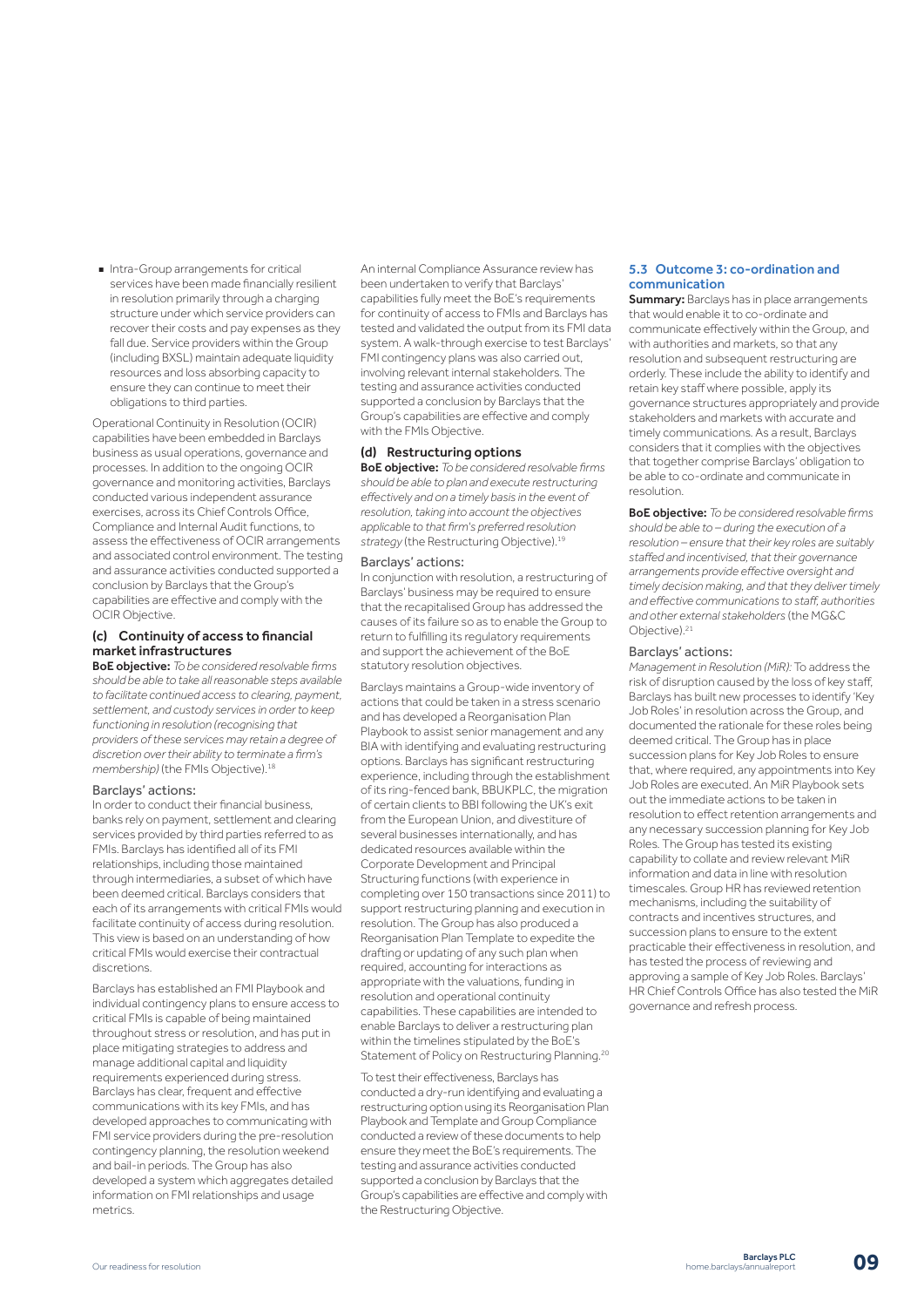# **5. Achieving the resolution outcomes** continued

*Governance in Resolution (GiR):* Barclays considers that its existing governance structures are sufficiently robust and adaptable to be appropriate in a resolution scenario. The Group Board and Group Executive Committee would oversee and co-ordinate any resolution. A GiR Playbook has been developed to document how existing capabilities would be leveraged and adjusted in resolution; this playbook also reflects preparation for the incorporation of a BoEappointed BIA into Barclays' existing governance structure, covering different operating models based on the likely range of scenarios and powers available to the BoE. The GiR Playbook has been reviewed by external counsel for

compliance with BoE requirements and relevant legislation (including UK ring-fencing rules), and walk-through exercises have been held with a number of the Group's Non-Executive Directors, drawn from the Boards of the Group and Material Subsidiaries.

*Communications in Resolution (CiR):* Similarly, Barclays considers that its existing communications capabilities can be leveraged to support execution of its resolution strategy. It has considered the communications required in previous crisis and structural change scenarios, such as the COVID-19 pandemic and ringfencing implementation, and has developed a CiR Playbook to support its expected needs.

Moreover, each resolvability workstream has a playbook that contains a dedicated communications section, and Barclays has developed detailed and co-ordinated messaging for all impacted internal and external stakeholders across the resolution timeline, to seek to ensure accurate and timely communications. The resolution-related aspects of the CiR Playbook have been tested using two table-top exercises.

The testing and assurance activities conducted on MiR, GiR and CiR supported a conclusion by Barclays that the Group's capabilities are effective and comply with the MG&C Objective.

# 6. Barclays' resolvability accountability and assurance

# 6.1 Governance

A programme governance structure has been implemented to help ensure effective co-ordination of the work to improve resolvability across Barclays globally and appropriate oversight by the BPLC, BBPLC and BBUKPLC Boards and respective Board Risk Committees. The Boards of BBI and BUSLLC are engaged in relation to local resolution activities in the EU and the US, respectively. Barclays has allocated the prescribed responsibility under the UK's Senior Managers Regime for developing and maintaining the firm's recovery plan and resolution assessment to the Group Finance Director, as the overall Accountable Executive (AE) for RRP and a member of the BPLC Board, with supporting responsibilities allocated to the BBUKPLC CFO and the BBPLC CFO.

At a programme level, the Group RRP team is responsible for setting direction and requirements for the programme, overseeing the activities of workstreams (described below) and aggregating and reporting a single view of resolvability to Group and Material Subsidiary Boards, Board committees and executive-level committees, working with the workstreams and US and EU RRP teams as required.

At a working level, 10 workstreams, one for each barrier<sup>22</sup> to resolution identified by the BoE, were established to develop the Group's resolution capabilities across all relevant legal entities and were each subject to robust governance. The workstreams were each overseen by at least one senior AE, who was accountable for removing the barrier to resolution in line with policy requirements and reported to (i) Group and Material Subsidiary senior management and Boards via the RRP team's programme-wide updates and (ii) existing local business as usual governance channels as appropriate.

A framework of internal attestations of compliance with the relevant BoE requirements for each workstream, supported by the testing and assurance activities conducted, provides confirmation by Barclays' senior management that Barclays' resolution capabilities, for each barrier to resolution identified by the BoE, meet the requirements established by the BoE.

Barclays has in particular taken into account the needs of BBUKPLC, as the Group's ring-fenced bank, in the development of its resolution capabilities and has ensured its involvement throughout the process by way of the following:

- BBUKPLC-specific governance from the outset of the resolvability programme, including oversight from the BBUKPLC Board and BBUKPLC Board Risk Committee, enabling BBUKPLC's senior management and Board to shape, oversee and challenge resolvability work;
- identification of BBUKPLC AEs (for relevant impediments) and involvement of BBUKPLC internal stakeholders at the working level within relevant workstreams; and
- terms in the attestations of BBUKPLC AEs specifically addressing BBUKPLC capabilities.

Pursuant to these processes, no conflict of interests arising between the Barclays Bank UK Group and the Group has been identified.

Barclays' senior management and Group and entity boards will continue to receive updates on resolvability activities and provide ongoing oversight of the maintenance, embedding, testing and self-assessment of Barclays' resolvability capabilities.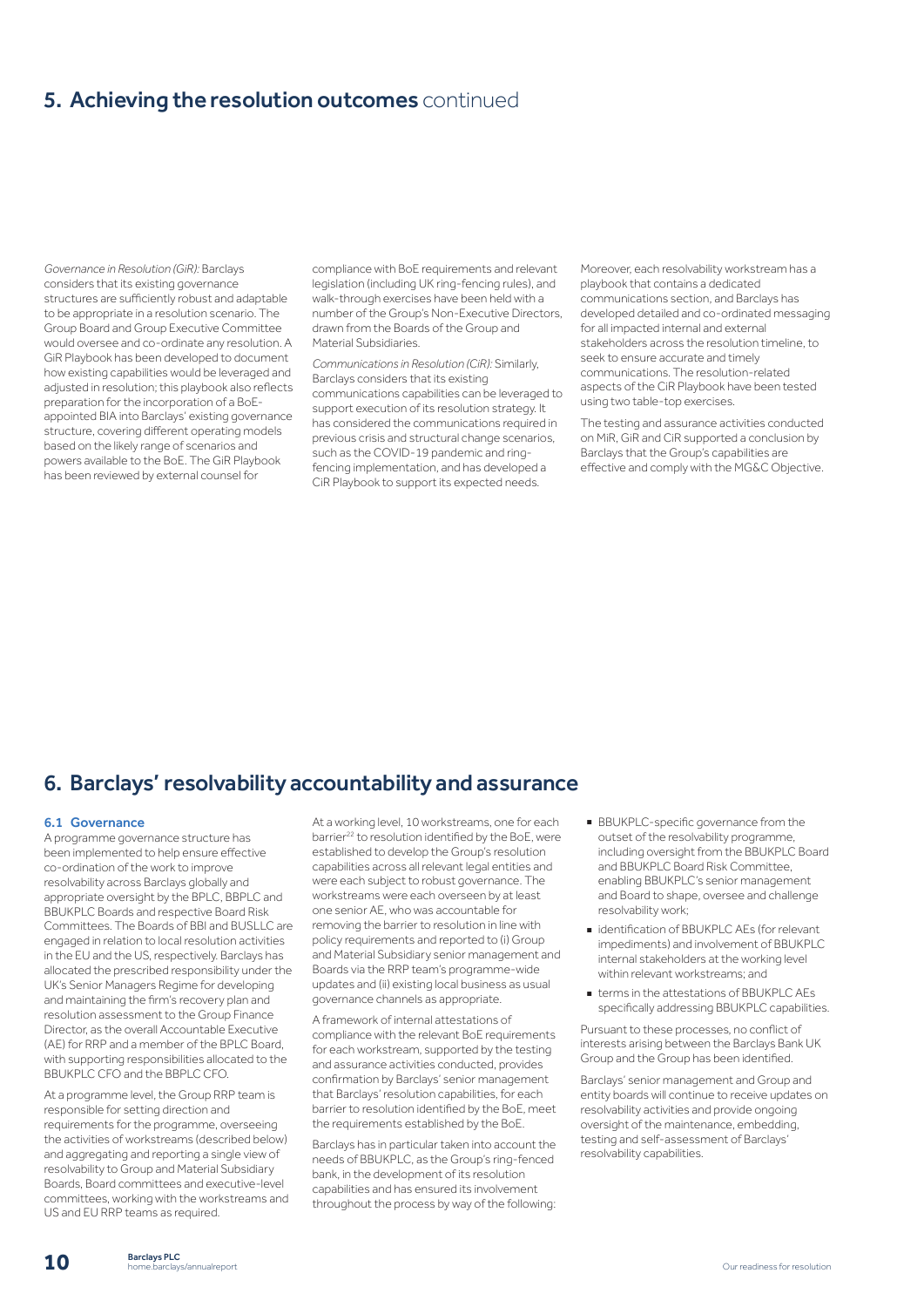# 6.2 Testing and assurance

Barclays designed and implemented an assurance framework in respect of the steps taken in the development of its resolvability capabilities. The framework was centrally designed and overseen by the Group RRP team based on the RAF assurance requirements with input from all three lines of defence.<sup>23</sup> Assurance and testing activities were executed by workstreams and relevant first line (business units and Chief Controls Office) and second line (Risk and Compliance functions) teams and were risk-based, proportionate and appropriate to the impediment in question. Third line independent assurance was provided by Barclays Internal Audit as part of its annual audit plan and ongoing monitoring activities. The design of the assurance framework was reviewed by the BPLC Board.

Barclays used a range of testing and assurance activities to help ensure that its resolution capabilities would operate as expected in resolution, with different types of testing and assurance activities being applied to suit the particular capability. For example, given the technical legal considerations involved in the GiR workstream, it was considered most effective to seek review of the playbook by external counsel; for workstreams that would require significant internal co-ordination there has been greater focus on conducting 'dry runs' of elements of the playbooks with relevant internal stakeholders; other workstreams that have developed technology tools (such as Funding in Resolution) have also included specific testing on these tools as part of their plans. The particular mix of testing and assurance activities used by each workstream was agreed between the relevant AEs and the Head of Group RRP and noted to relevant Group entity Boards and executive-level committees, ensuring that the most relevant activities were conducted in respect of each capability.

The significant focus of testing on playbooks has ensured that capabilities were clearly tested in the context of the BoE's stylised timeline for how a resolution event would unfold and how they would operate in practice in a resolution event.

Barclays is committed to ongoing testing, maintenance and refinement of its capabilities, which will include in particular further testing of its ViR and Restructuring Planning capabilities in response to the BoE's assessment that further enhancements to Barclays' assurance activities are required in relation to these capabilities.

Further details on testing conducted by each workstream are set out in Section 5 above, while Section 6.3 below outlines how Barclays commitment to ongoing testing will be embedded within Barclays' risk and control frameworks

# 6.3 Embedding resolvability into Barclays' risk and control frameworks

At Barclays, risks are identified and overseen through the Enterprise Risk Management Framework (ERMF), which supports the business in its aim to embed effective risk management and a strong risk management culture. The ERMF governs the way in which Barclays identifies and manages its risks, by defining standards, objectives and responsibilities for all areas of the Group. It is complemented by frameworks, policies and standards, aligned to nine individual Principal Risks.

In order to reflect the importance of resolvability to Barclays, and to ensure the Group's resolvability capabilities continue to be tested, enhanced and subject to effective governance in business as usual operations, Barclays has developed an internal RRP policy and standard which ensure the maintenance of a single view of Barclays' resolvability and set overarching resolvability requirements across the Group. These include (but are not limited to) the requirements for:

■ ongoing testing and enhancement of capabilities. Future testing will build on the extensive testing completed to date and provide further assurance that capabilities are effective and, in addition, can operate in conjunction with one another in a resolution scenario. To this end, future testing will include increased emphasis on crossworkstream testing and consideration of scenario-driven simulations, including with senior management and/or Group entity Boards where appropriate;

- reporting and assessment of resolvability controls to ensure maintenance of a single view of the resolvability control environment;
- continued governance and oversight of capabilities, including through ongoing engagement between RRP teams, workstream AEs and relevant Risk senior management to discuss regulatory developments, the resolvability control environment and ongoing resolvability priorities;
- the maintenance and update of resolution playbooks, designed to ensure Barclays remains ready to operationalise its resolution capabilities if required; and
- a governance process for escalation and consideration of material changes to Barclays' assessment of its resolvability capabilities and, if necessary, for submission of an updated Resolvability Self-Assessment report to the PRA

In support of these requirements, during the course of 2022, workstreams will seek to ensure their respective resolvability capabilities are captured under relevant principal risk frameworks, and are subject to the accompanying business as usual controls, governance and reporting requirements.

Embedding resolvability capabilities in this way cements resolvability within Barclays' risk and control frameworks and as an ongoing focus for senior management and Group entity Boards.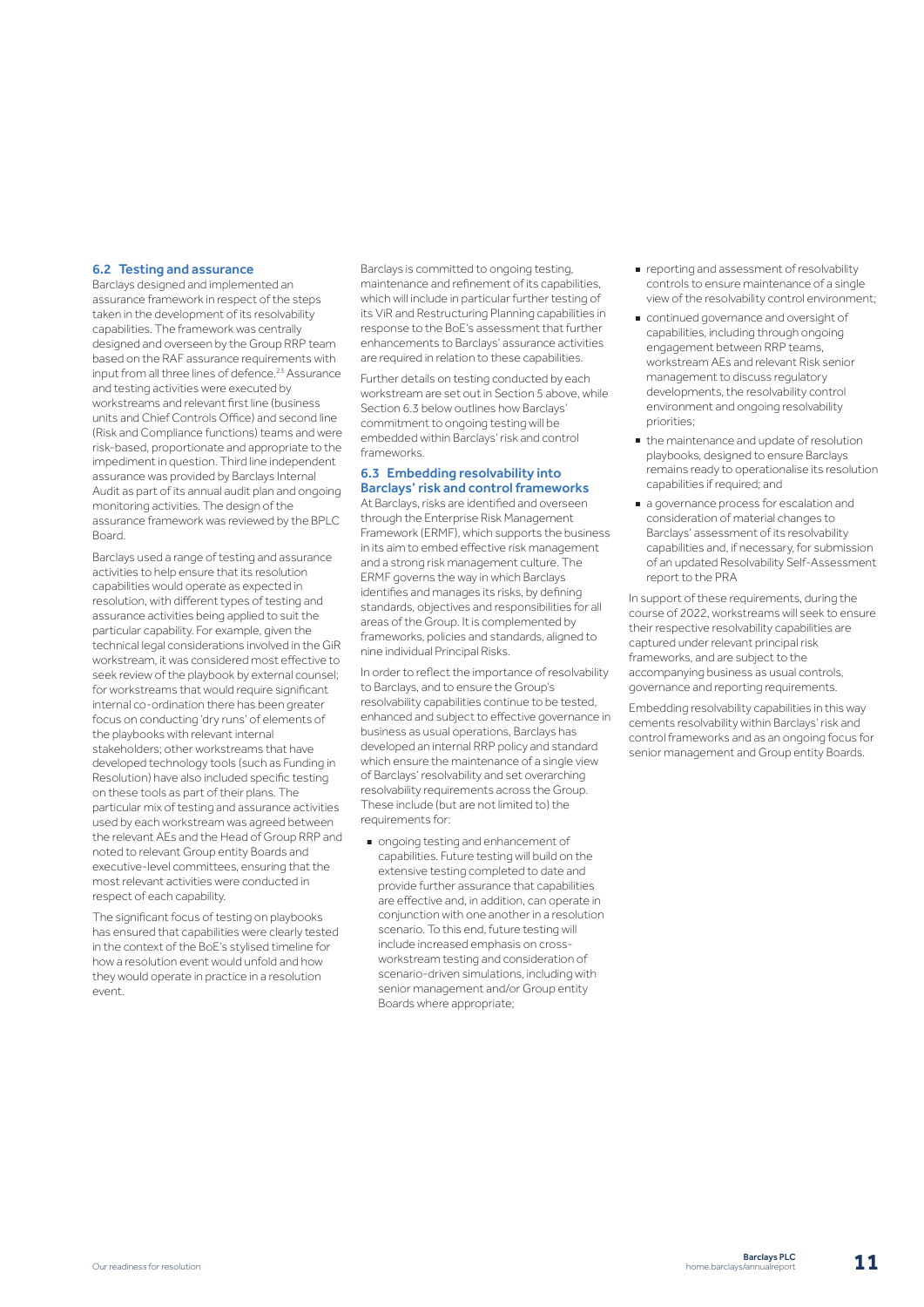# 7. Further enhancements to our resolvability

As set out in this disclosure, Barclays complies with the policies of the BoE and (where applicable) other relevant regulators and has established the capabilities to assist with achieving the required resolvability outcomes. In the course of completing the work to achieve compliance, Barclays has identified some areas for further refinement, including continued optimisation of processes and use of automation where appropriate, which it will continue to progress.

In addition, Barclays continues to take steps to embed its capabilities into its business as usual risk and control frameworks, ensuring that capabilities will be subject to ongoing oversight, testing and controls. Further enhancements and refinements to capabilities may be made as a result of these activities, and Barclays' capabilities are therefore responsive to changes to the internal (e.g. business or structural changes) and external (e.g. regulatory change) environments. In particular, and in the context of these broader activities, further testing of Barclays' ViR and Restructuring Planning

capabilities will be conducted in response to the BoE's assessment that further enhancements are required to the assurance activities in relation to these capabilities. Barclays will take such further action as may be appropriate following the outcome of these enhanced assurance activities.

Barclays will also continue to progress and refine its capabilities in line with upcoming changes to regulatory policies, including the BoE's revised expectations relating to operational continuity in resolution which take effect from 1 January 2023.24

# **Notes**

- 1 As set out in Chapter 4 (Disclosure) of the Resolution Assessment part of the PRA Rulebook and the PRA's Supervisory Statement SS4/19 'Resolution assessment and public disclosure by firms' (amended with effect from May 2021).
- 2 Bank of England (2018) 'Introduction to the Resolvability Assessment Framework', page 2, available at [https://](https://www.bankofengland.co.uk/-/media/boe/files/paper/2018/introduction-to-the-raf.pdf) [www.bankofengland.co.uk/-/media/boe/files/](https://www.bankofengland.co.uk/-/media/boe/files/paper/2018/introduction-to-the-raf.pdf) [paper/2018/introduction-to-the-raf.pdf](https://www.bankofengland.co.uk/-/media/boe/files/paper/2018/introduction-to-the-raf.pdf)
- 3 Available at: [https://www.bankofengland.co.uk/](https://www.bankofengland.co.uk/financial-stability/resolution) [financial-stability/resolution](https://www.bankofengland.co.uk/financial-stability/resolution).
- 4 12 CFR Part 252, Regulation YY, Enhanced Prudential Standards for Bank Holding Companies and Foreign Banking Organizations, Final Rule, effective June 1, 2014 (Regulation YY).
- 5 Bank of England (2021) 'Executing a bail-in: an operational guide from the Bank of England', available at: [https://www.bankofengland.co.uk/-/media/boe/](https://www.bankofengland.co.uk/-/media/boe/files/paper/2021/executing-bail-in-an-operational-guide-from-the-bank-of-england.pdf) [files/paper/2021/executing-bail-in-an-operational-](https://www.bankofengland.co.uk/-/media/boe/files/paper/2021/executing-bail-in-an-operational-guide-from-the-bank-of-england.pdf)[guide-from-the-bank-of-england.pdf.](https://www.bankofengland.co.uk/-/media/boe/files/paper/2021/executing-bail-in-an-operational-guide-from-the-bank-of-england.pdf)
- 6 Bank of England (2017) 'The Bank of England's approach to resolution', available at: [https://](https://www.bankofengland.co.uk/-/media/boe/files/news/2017/october/the-bank-of-england-approach-to-resolution) [www.bankofengland.co.uk/-/media/boe/files/](https://www.bankofengland.co.uk/-/media/boe/files/news/2017/october/the-bank-of-england-approach-to-resolution) [news/2017/october/the-bank-of-england-approach](https://www.bankofengland.co.uk/-/media/boe/files/news/2017/october/the-bank-of-england-approach-to-resolution)[to-resolution.](https://www.bankofengland.co.uk/-/media/boe/files/news/2017/october/the-bank-of-england-approach-to-resolution)
- Three workstreams are in place for the Management Governance and Communications barrier.
- 8 Available at: [https://home.barclays/investor-relations/](https://home.barclays/investor-relations/reports-and-events/latest-financial-results/) [reports-and-events/latest-financial-results/](https://home.barclays/investor-relations/reports-and-events/latest-financial-results/).
- 9 Bank of England (2021) 'Statement of Policy The Bank of England's Approach to Assessing Resolvability' (BoE RAF Approach SoP), para 4.2, available at: [https://](https://www.bankofengland.co.uk/-/media/boe/files/paper/2021/bank-of-englands-approach-to-assessing-resolvability-sop-may-2021.pdf) [www.bankofengland.co.uk/-/media/boe/files/](https://www.bankofengland.co.uk/-/media/boe/files/paper/2021/bank-of-englands-approach-to-assessing-resolvability-sop-may-2021.pdf) [paper/2021/bank-of-englands-approach-to](https://www.bankofengland.co.uk/-/media/boe/files/paper/2021/bank-of-englands-approach-to-assessing-resolvability-sop-may-2021.pdf)[assessing-resolvability-sop-may-2021.pdf](https://www.bankofengland.co.uk/-/media/boe/files/paper/2021/bank-of-englands-approach-to-assessing-resolvability-sop-may-2021.pdf).
- 10 iMREL is set by the BoE for UK-incorporated Material Subsidiaries (BBPLC and BBUKPLC); the EU's Single Resolution Board has set iMREL requirements for BBI, a material entity incorporated in the EU; and the US Federal Reserve has set TLAC requirements for BUSLLC.
- 11 In summary, this entails BPLC, as the resolution entity, not incurring material non-MREL liabilities.
- 12 BoE RAF Approach SoP, para 4.16.
- 13 BoE RAF Approach SoP, para 4.19.
- 14 Bank of England (2019) 'The Bank of England's Statement of Policy on Funding in Resolution', available at: [https://www.bankofengland.co.uk/-/media/boe/](https://www.bankofengland.co.uk/-/media/boe/files/paper/2019/bank-of-england-funding-in-resolution-sop.pdf) [files/paper/2019/bank-of-england-funding-in](https://www.bankofengland.co.uk/-/media/boe/files/paper/2019/bank-of-england-funding-in-resolution-sop.pdf)[resolution-sop.pdf](https://www.bankofengland.co.uk/-/media/boe/files/paper/2019/bank-of-england-funding-in-resolution-sop.pdf).
- 15 BoE RAF Approach SoP, para 5.2.
- 16 Either through bilateral amendments or adherence to the relevant International Swaps and Derivatives Association protocol.
- 17 BoE RAF Approach SoP, para 5.9. The term 'critical functions' is defined at s. 3(1) of the Banking Act. In summary, they are services which, if discontinued, would be likely (a) to lead to the disruption of services

that are essential to the economy of the UK, or (b) to disrupt financial stability in the UK, due to the size market share, external connectedness, complexity or crossborder activities of a bank or group.

- 18 BoE RAF Approach SoP, para 5.12.
- 19 BoE RAF Approach SoP, para 5.14.
- 20 Bank of England (2021) 'Statement of Policy – The Bank of England's Statement of Policy on Restructuring Planning', available at: [https://](https://www.bankofengland.co.uk/-/media/boe/files/paper/2021/bank-of-england-restructuring-planning-sop-may-2021.pdf) [www.bankofengland.co.uk/-/media/boe/files/](https://www.bankofengland.co.uk/-/media/boe/files/paper/2021/bank-of-england-restructuring-planning-sop-may-2021.pdf) [paper/2021/bank-of-england-restructuring-planning](https://www.bankofengland.co.uk/-/media/boe/files/paper/2021/bank-of-england-restructuring-planning-sop-may-2021.pdf)[sop-may-2021.pdf](https://www.bankofengland.co.uk/-/media/boe/files/paper/2021/bank-of-england-restructuring-planning-sop-may-2021.pdf).
- 21 BoE RAF Approach SoP, para 6.2.
- 22 Three workstreams are in place for the Management, Governance and Communications barrier.
- First Line of defence Business units and Chief Controls Office teams, Second Line of defence – Risk and Compliance functions, Third Line of defence – Barclays Internal Audit.
- 24 These are set out in the BoE's Supervisory Statement 4/21 'Ensuring operational continuity in resolution', available at: [https://www.bankofengland.co.uk/-/media/](https://www.bankofengland.co.uk/-/media/boe/files/prudential-regulation/supervisory-statement/2021/ss421-may-2021.pdf) [boe/files/prudential-regulation/supervisory](https://www.bankofengland.co.uk/-/media/boe/files/prudential-regulation/supervisory-statement/2021/ss421-may-2021.pdf)[statement/2021/ss421-may-2021.pdf](https://www.bankofengland.co.uk/-/media/boe/files/prudential-regulation/supervisory-statement/2021/ss421-may-2021.pdf).
- 25 Directive 2013/36/EU, as implemented in UK law.
- 26 Directive (EU) 2019/878, as implemented in UK law.
- 27 Regulation (EU) 575/2013 (Retained EU Legislation).
- 28 Regulation (EU) 2019/876 (Retained EU Legislation).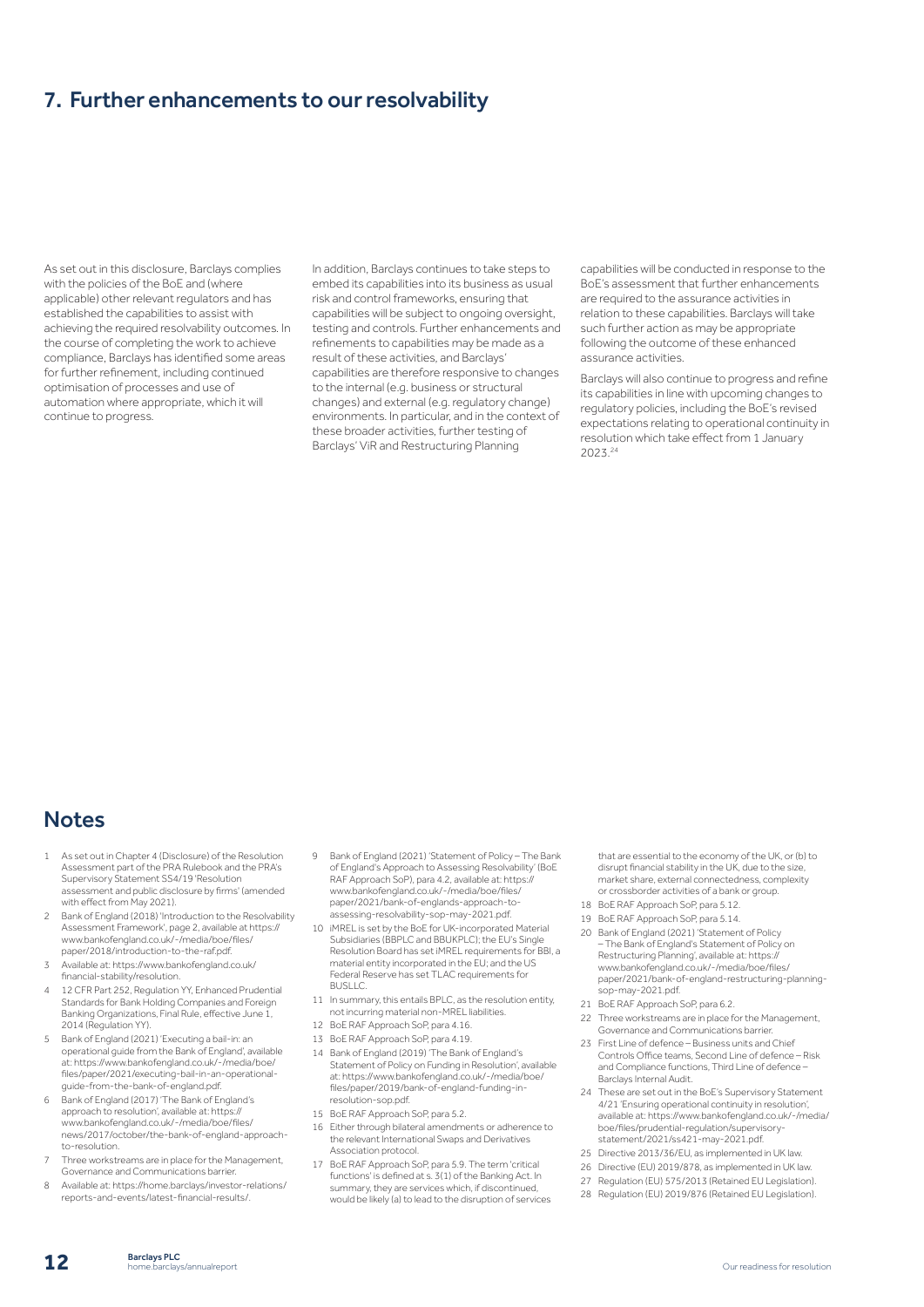# **Glossary**

| Term                   | Definition                                                                                                     | Term                    | Definition                                                                                                       |  |  |  |
|------------------------|----------------------------------------------------------------------------------------------------------------|-------------------------|------------------------------------------------------------------------------------------------------------------|--|--|--|
| AE                     | Accountable Executive                                                                                          | Material Subsidiaries   | Subsidiaries identified by Barclays as material for                                                              |  |  |  |
| Banking Act            | Banking Act 2009, as amended                                                                                   |                         | resolution purposes                                                                                              |  |  |  |
| Barclays               | Barclays PLC and its subsidiaries                                                                              | MG&C Objective          | Management, Governance and                                                                                       |  |  |  |
| Barclays Bank Group    | Subconsolidation group formed by BBPLC and<br>its subsidiaries                                                 | MiR                     | Communications Objective<br>Management in Resolution                                                             |  |  |  |
| Barclays Bank UK Group | Subconsolidation group formed by Barclays<br>Bank UK PLC and its subsidiaries                                  | MREL                    | Minimum requirements for own funds and<br>eligible liabilities                                                   |  |  |  |
| Barclays International | Barclays International division                                                                                | MREL Objective          | Objective that firms should maintain a sufficient<br>amount of MREL                                              |  |  |  |
| Barclays UK            | Barclays UK division                                                                                           |                         |                                                                                                                  |  |  |  |
| <b>BBI</b>             | Barclays Bank Ireland Plc                                                                                      | <b>OCIR</b>             | Operational Continuity in Resolution                                                                             |  |  |  |
| <b>BBPLC</b>           | Barclays Bank PLC                                                                                              | <b>OCIR Objective</b>   | Operational Continuity in Resolution Objective                                                                   |  |  |  |
| <b>BBUKPLC</b>         | Barclays Bank UK PLC                                                                                           | PRA                     | Prudential Regulation Authority                                                                                  |  |  |  |
| <b>BIA</b>             | Bail-in Administrator                                                                                          | <b>RAF</b>              | Resolvability assessment framework                                                                               |  |  |  |
| <b>BoE</b>             | Bank of England                                                                                                | Regulation YY           | 12 CFR Part 252, Enhanced Prudential                                                                             |  |  |  |
| BoE RAF Approach SoP   | Bank of England (2021) 'Statement of Policy -<br>the Bank of England's Approach to Assessing<br>Resolvability' |                         | Standards for Bank Holding Companies and<br>Foreign Banking Organizations, Final Rule,<br>effective June 1, 2014 |  |  |  |
| <b>BPLC</b>            | Barclays PLC                                                                                                   | Restructuring Objective | Objective that firms should be able to plan and                                                                  |  |  |  |
| <b>BUSLLC</b>          | Barclays US LLC                                                                                                |                         | execute a restructuring of their business in an<br>effective and timely fashion                                  |  |  |  |
| <b>BXSL</b>            | <b>Barclays Execution Services Limited</b>                                                                     | <b>RRP</b>              | Recovery and resolution planning                                                                                 |  |  |  |
| CiR                    | Communications in Resolution                                                                                   | <b>RWA</b>              | Risk weighted assets                                                                                             |  |  |  |
| <b>ERMF</b>            | Enterprise Risk Management Framework                                                                           | <b>SEC</b>              | US Securities and Exchange Commission                                                                            |  |  |  |
| <b>FCA</b>             | <b>Financial Conduct Authority</b>                                                                             | <b>Stays Objective</b>  | Objective that firms should suitably address the                                                                 |  |  |  |
| <b>FiR Objective</b>   | Funding in Resolution Objective                                                                                |                         | risk of early termination of financial contracts                                                                 |  |  |  |
| <b>FMI</b>             | Financial market infrastructure                                                                                |                         | upon entry into resolution                                                                                       |  |  |  |
| <b>FMIs Objective</b>  | Continuity of Access to FMIs Objective                                                                         | <b>SPE</b>              | Single point of entry                                                                                            |  |  |  |
| GiR                    | Governance in Resolution                                                                                       | TTP                     | Temporary transitional powers                                                                                    |  |  |  |
| Group                  | Barclays PLC and its subsidiaries                                                                              | ViR                     | Valuation in Resolution                                                                                          |  |  |  |
| <b>iMREL</b>           | Internal MREL                                                                                                  | ViR Objective           | Valuation in Resolution Objective                                                                                |  |  |  |
|                        |                                                                                                                |                         |                                                                                                                  |  |  |  |

# Disclaimer on (among other things) forward-looking statements and assumptions/basis of preparation

This document contains forward-looking statements within the meaning of Section 21E of the US Securities Exchange Act of 1934, as amended, and Section 27A of the US Securities Act of 1933, as amended, with respect to the Group. Barclays cautions readers that no forward-looking statement is a guarantee of future performance and that actual results or other financial condition or performance measures could differ materially from those contained in the forward-looking statements. These forward-looking statements can be identified by the fact that they do not relate only to historical or current facts. Forward-looking statements sometimes use words such as 'may', 'will', 'seek', 'continue', 'aim', 'anticipate', 'target', 'projected', 'expect', 'estimate', 'intend', 'plan', 'goal', 'believe', 'achieve' or other words of similar meaning. These statements are based on the current beliefs and expectations of Barclays' management and are subject to significant risks and uncertainties. Actual outcomes may be influenced by factors beyond the Group's control and may differ materially from those expressed in the forward-looking statements. Factors that could impact Barclays' future financial condition and performance are identified in Barclays PLC's filings with the US Securities and Exchange Commission (SEC) (including, without limitation, Barclays PLC's Annual Report on Form 20-F for the financial year ended 31 December 2021, as amended), which are available on the SEC's website at www.sec.gov.

Subject to Barclays' obligations under the applicable laws and regulations of any relevant jurisdiction, (including, without limitation, the UK and the US), in relation to disclosure and ongoing information, we undertake no obligation to update publicly or revise any forward-looking statements, whether as a result of new information, future events or otherwise.

This document does not constitute or form part of, and should not be construed as, an offer, solicitation or invitation to sell or issue, or any solicitation of any offer to purchase or subscribe for, any securities or other financial instruments of the Group, nor shall any part of it nor the fact of its distribution form part of, or be relied on in connection with, any contract or investment decision relating thereto.

Information relating to:

- regulatory capital, leverage, liquidity and resolution is based on Barclays' interpretation of applicable rules and regulations in force and implemented in the UK as at 31 December 2021, including, but not limited to, CRD IV<sup>25</sup> (as amended by CRD V<sup>26</sup> applicable as at<br>31 December 2021) and CRR<sup>27</sup> (as amended by CRR II<sup>28</sup> applicable as at 31 December 2021) texts and any applicable delegated acts, implementing acts or technical standards and as such rules and regulations form part of UK domestic law by virtue of the EU (Withdrawal) Act 2018, as amended, subject to the temporary transitional powers (TTP) available to UK regulators to delay or phase-in on-shoring changes to UK regulatory requirements between 31 December 2020 and 31 March 2022. All such regulatory requirements are subject to change. References herein to 'CRR' mean, unless otherwise specified, CRR as amended by CRR II, as it forms part of UK domestic law by virtue of the European Union (Withdrawal) Act 2018, as amended, and subject to the TTP, as at 31 December 2021;
- MREL is based on Barclays' understanding of the Bank of England's policy statement on 'The Bank of England's approach to setting a minimum requirement for own funds and eligible liabilities (MREL)' published in December 2021, updating the Bank of England's June 2018 policy statement and its MREL requirements communicated to Barclays by the Bank of England. Binding future MREL requirements remain subject to change including at the conclusion of the transitional period, as determined by the Bank of England, taking into account a number of factors as described in that policy statement and its MREL review, along with international developments. The Pillar 2A requirement is also subject to at least annual review; and
- future regulatory capital, liquidity, funding and/or MREL including forward-looking illustrations, are provided for illustrative purposes only and are not forecasts of Barclays' results of operations, capital position or otherwise. Illustrations regarding the capital flight path, end-state capital evolution and expectations and MREL build are based on certain assumptions applicable at the date of publication only which cannot be assured and are subject to change.

The statements in this disclosure are accurate as at 31 December 2021 unless otherwise stated.